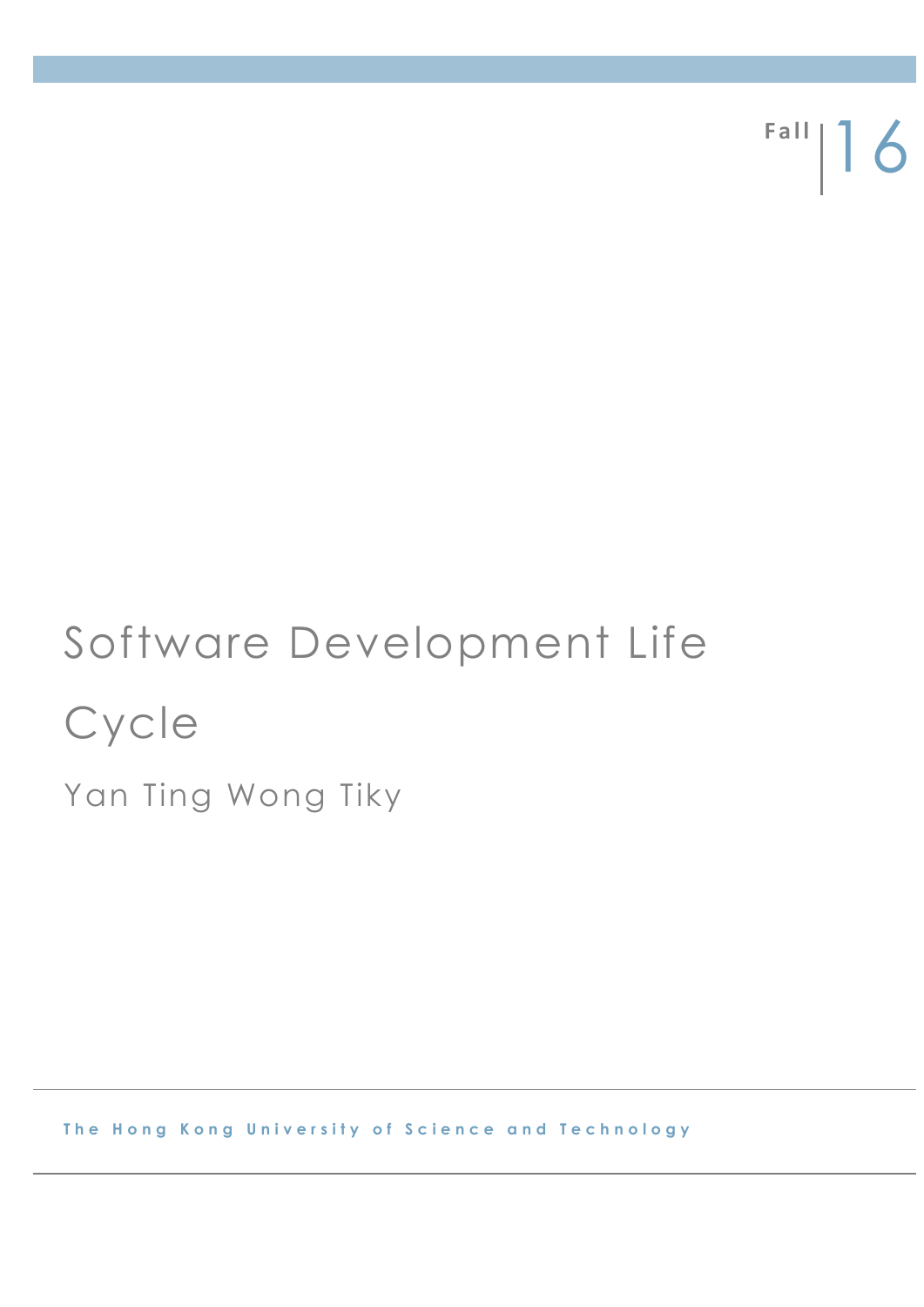# **Table of Contents**

| $1$ . |                                                              |
|-------|--------------------------------------------------------------|
| $2$ . |                                                              |
| 3.    | What is Software Development Life Cycle (SDLC)? 7            |
|       |                                                              |
|       |                                                              |
|       |                                                              |
|       |                                                              |
|       |                                                              |
| 4.    | Why do we need Software Development Life Cycle?  10          |
|       | Reason 1: Quality Assurance and Quality Control  10          |
|       | Reason 2: Easier implementation control  11                  |
|       | Reason 3: Fulfill user requirements or even exceeding their  |
| 5.    |                                                              |
|       |                                                              |
|       |                                                              |
|       |                                                              |
|       | 6. Software Development Life Cycle Models  13                |
|       |                                                              |
|       |                                                              |
|       |                                                              |
|       | Model 4: Rapid Application Development (RAD) 25              |
| 7.    |                                                              |
|       | Case 1: Quantity Surveying Application (Waterfall) vs Mobile |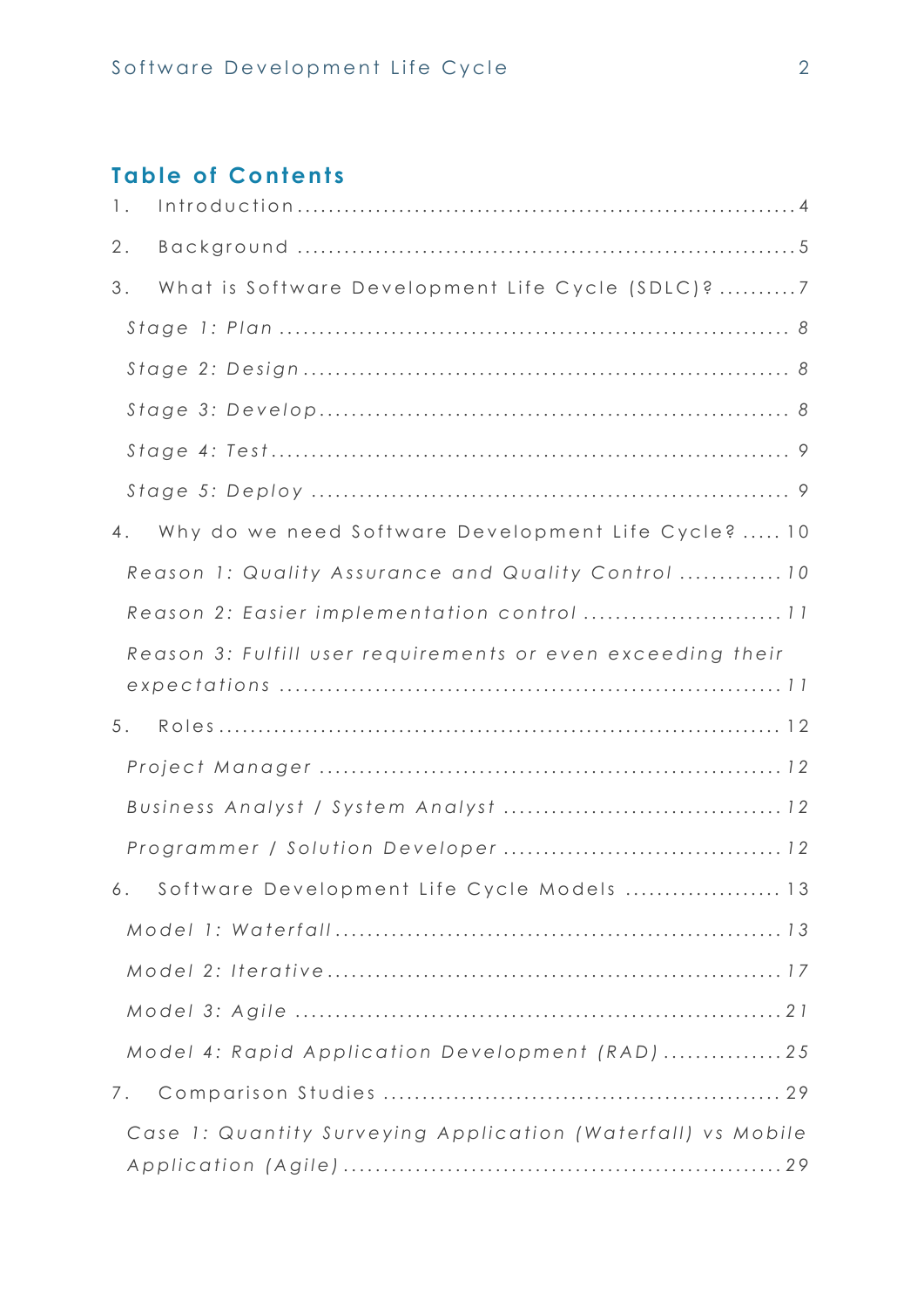| Case 2: Website Development (RAD) vs Enterprise Financial |  |
|-----------------------------------------------------------|--|
|                                                           |  |
| 8.                                                        |  |
|                                                           |  |
|                                                           |  |
| Guideline to choose SDLC for Projects 39                  |  |
|                                                           |  |
| Meeting Minutes of 23rd September, 2016  40               |  |
| Meeting Minutes of 21st November, 2016 41                 |  |
| Meeting Minutes of 1st December, 2016 42                  |  |
| Meeting Minutes of 10 <sup>th</sup> December, 2016  43    |  |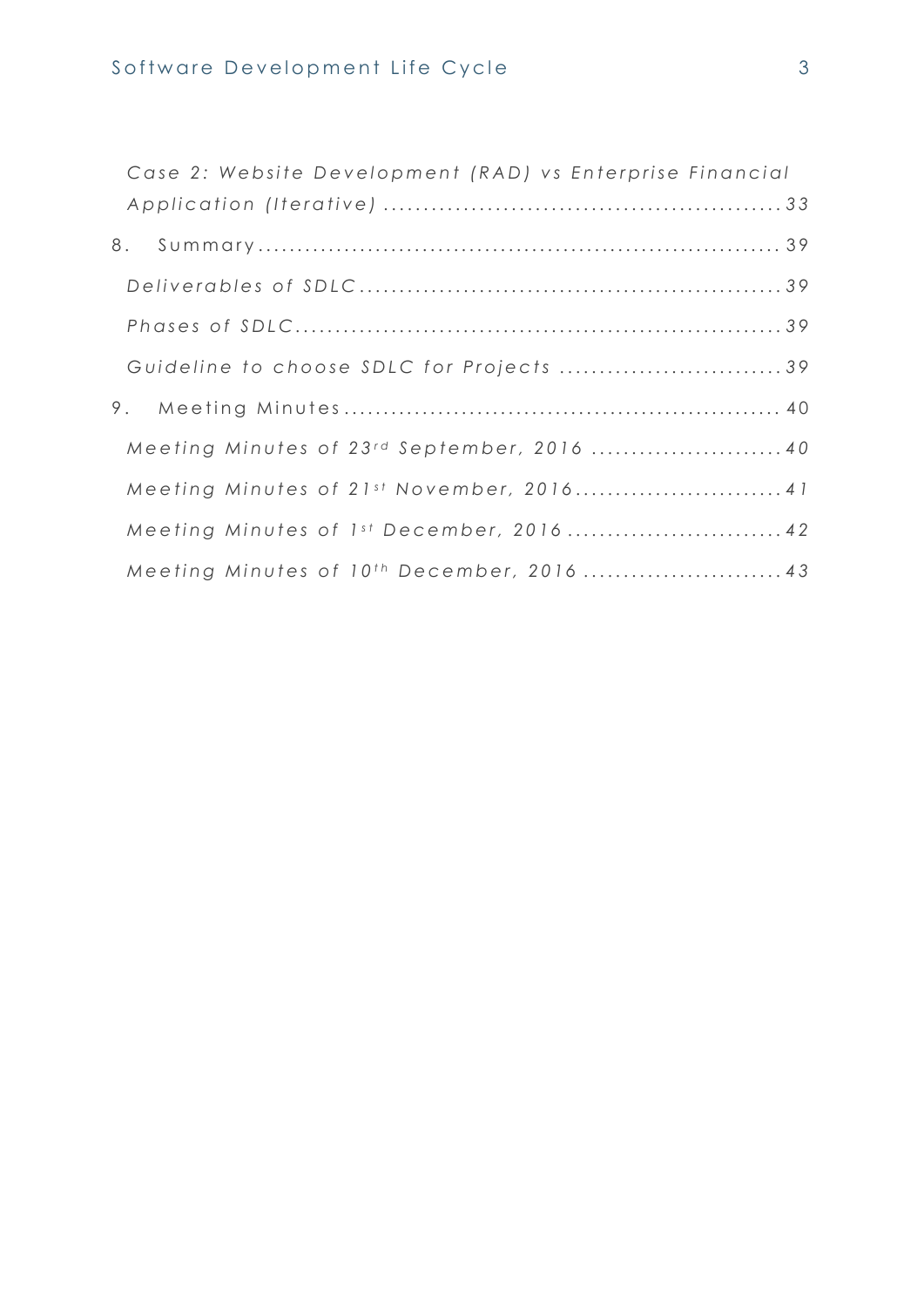## <span id="page-3-0"></span>1. Introduction

Software Development Life Cycle (in short SDLC) is a workflow process which defines the core stages and activities of development cycles. It can be used by system analysts, designers and developers to plan and implement the applications and deliver the systems or products on time and within budget. With numerous of development methodologies, it is never an easy task to choose an appropriate strategy that sometimes even it is inevitable to mix-and-match multiple methodologies to fit in a single project.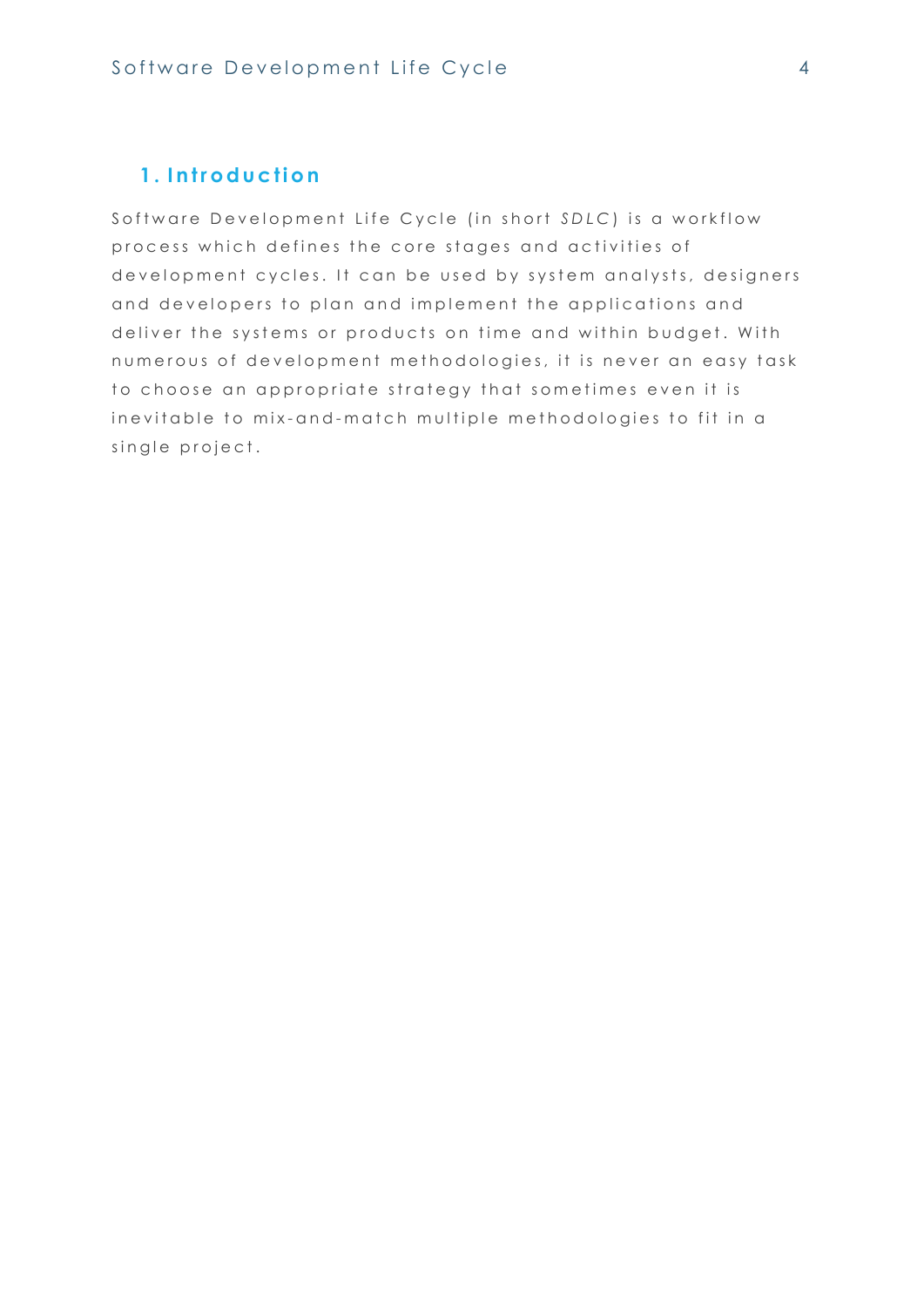## <span id="page-4-0"></span>**2 . B a c k g r o u n d**

Per *Elliott & Strachan & Radford (2004)*, The initial concepts of SDLC were originated in the 1960s to develop large scale functional business systems in an age of large scale business conglomerates. In the earliest days of computer programming, the only models that were used to develop complex things like that were in construction and manufacturing industries. Thus, it made a lot of sense that the structured approaches used in those industries should be applied on developing computer systems as well. For instance, in the construction fields, the business analysts would first understand the client's requirement. The steps follow by architects designing solutions and engineers to develop and build the buildings, bridges or roads. Coming to the last step, test, refine and sign the certificate for the products. Consequently, in the 1970s, a large groups of business analysts of construction and manufacturing industries had got into the field of computing to analyze the business requirement for the new systems. A significant number of engineers had also entered the field of computing as programmers.

It is a very traditional development process which goes in a sequential manner from start to finish. Some overlapping procedures are inevitable such as testing and refining. Nevertheless, crossing between major phases are not common. In the old days, the programming techniques were very complex and programming languages were not easy to learn and manipulate. Thus, computer system development followed the structured and sequential approaches made a lot of sense.

Over the past 50 years, computer systems have been taking important roles in the corporations. From sending mails with postmen to sending email via internet, from filling paper applications to electronic applications, from auditing financial logbooks to the spreadsheets stored in the enterprise systems, every aspect is closely related with information technology. Hence, numerous companies take it very serious and spend considerable money, resources and effort on information technology security and governance.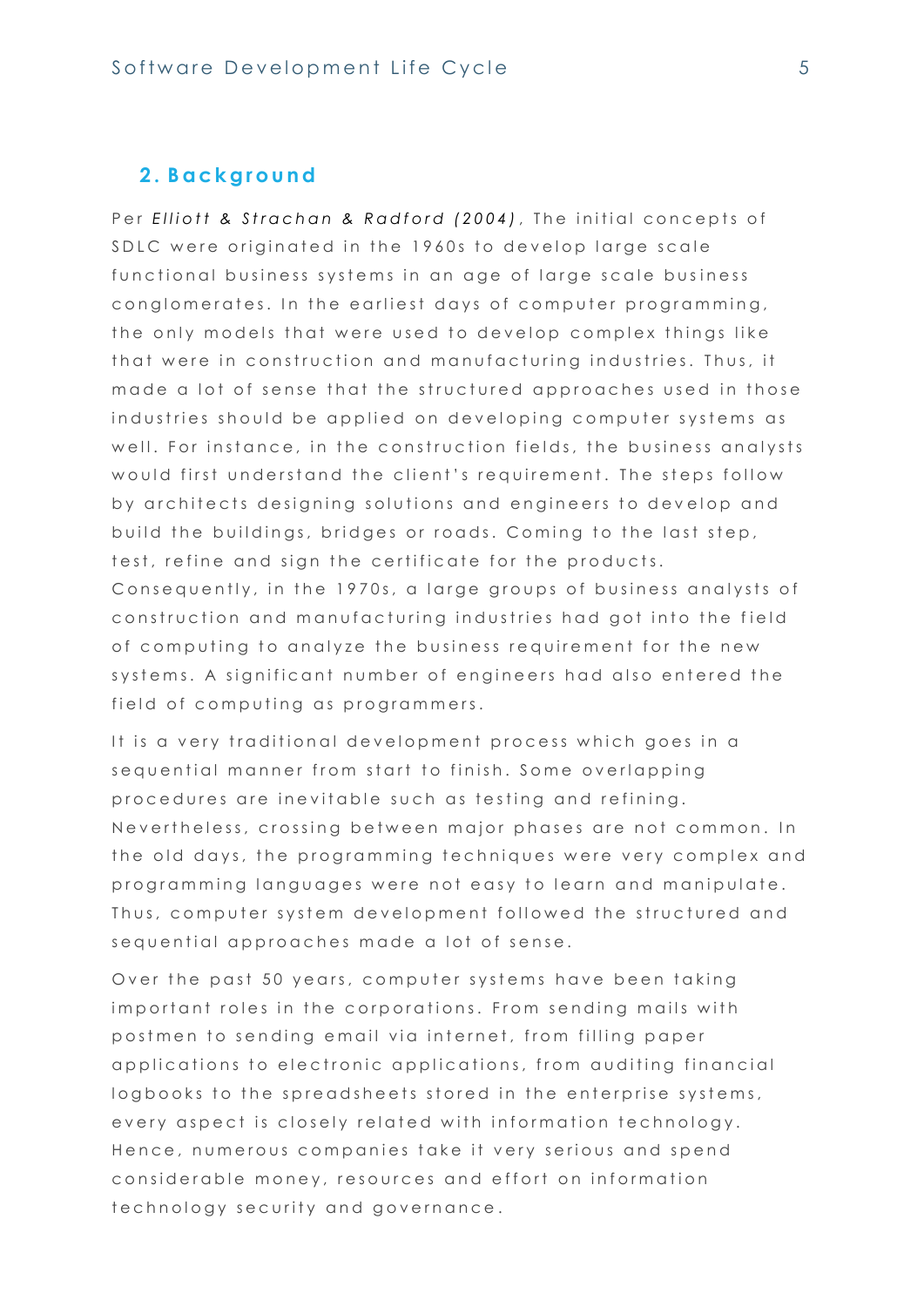Within 5 decades, software development concepts evolved and new perceptions and designs have emerged on customer-oriented applications and solutions. Each approach has its pros and cons, strengths and weaknesses. It is a realistic fact that one single solution can no longer fit in millions of organizations due to different backgrounds, structures, responsibilities, desires and goals. Yet, shared aims on each software development stage can be found. There should not have much variations on how the works are described, organized and managed with different organization backgrounds and requirements. Therefore, the modern software development life cycles are adequately flexible to be used across different types of business, products and s e r v i c e s.

Not limited to the listed models below, there are various models used in the software development life cycle process.

- $\bullet$  Waterfall
- $\bullet$  Iterative
- $\bullet$  Agile
- Rapid Application Development (RAD)

Before going into details of the software development life cycle models, firstly should understand what software development life c y c le is.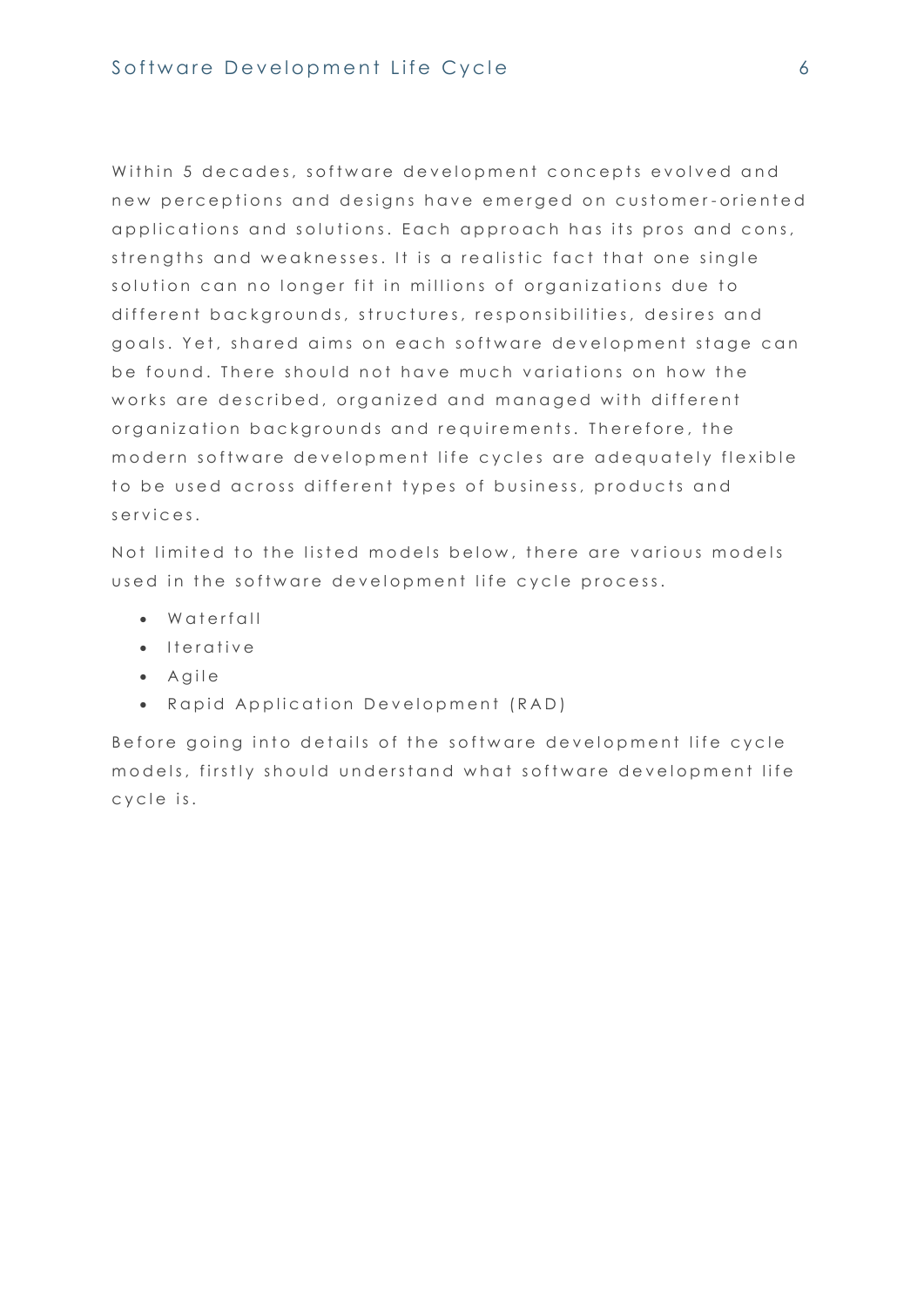## <span id="page-6-0"></span>**3. What is Software Development Life Cycle (SDLC)?**

Software Development Life Cycle consists of details steps and activities which describes how to design, develop, maintain, replace, alter, enhance, test or even launch a software.

The activities can be broken down into a very detail level but at the same time they can be grouped into five (5) core categories: Plan, Design, Develop, Test and Deploy.

Below is a graphic representation which displays a typical Software Development Life Cycle.



**Figure 1 - Software Development Cycle**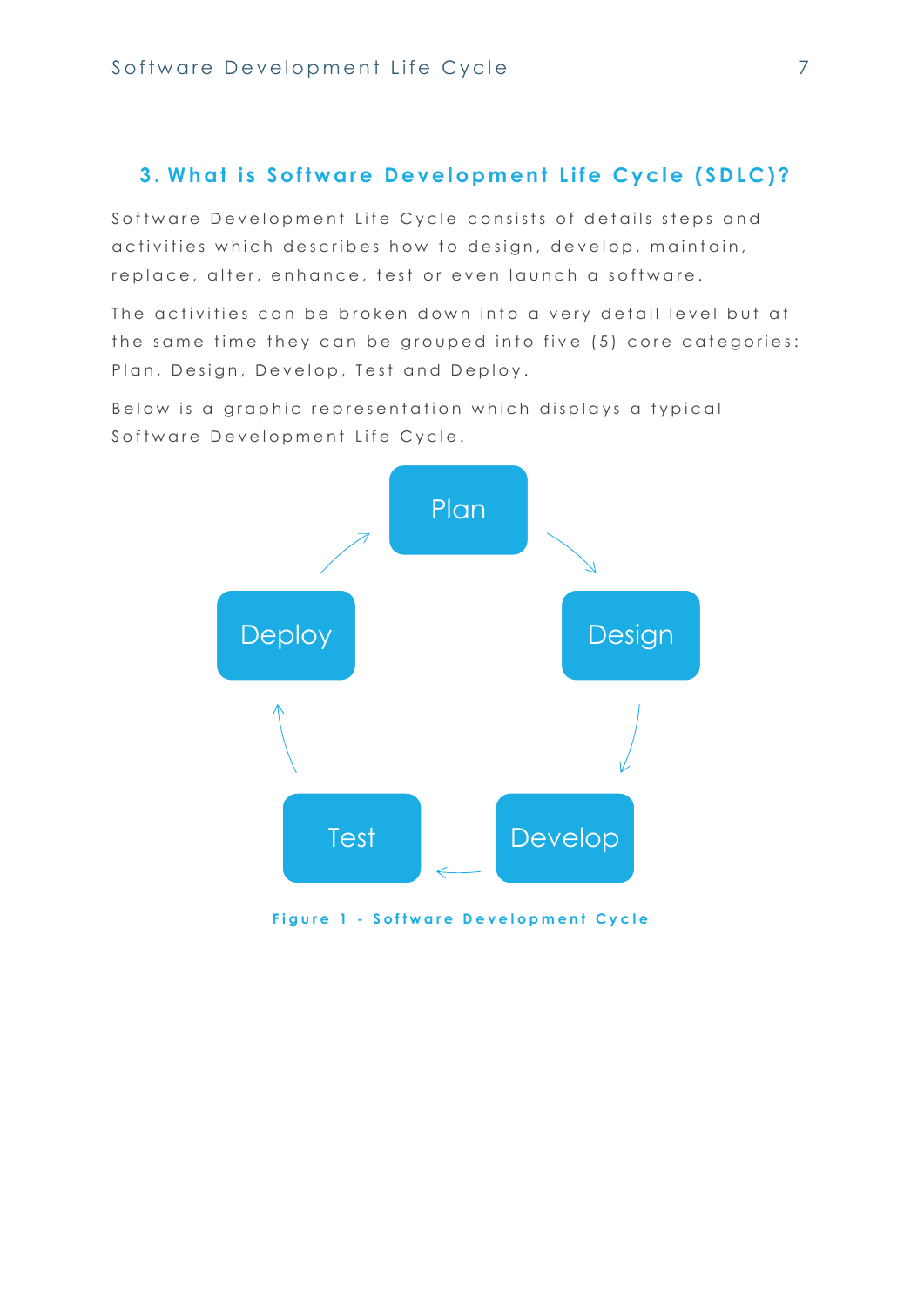#### <span id="page-7-0"></span>Stage 1: Plan

Planning usually happens after there is an innovation or initiation that come up from a group of business end-users or a sponsor whom identify a need or an opportunity. Within the planning stage, scope or boundary of concepts are defined. Product feasibility study in financial, operational and technical areas will be conducted by the senior members of the team with the input from the business users. Quality Assurance and Risk management plan are also prepared at planning stage to minimize any un predictable risks. Business Case Documentation (BSD) should be ready at this stage to summarize all the ideas and have holistic view of the full plan.

### <span id="page-7-1"></span>Stage 2: Design

Product design is started with a clear definition of requirements. Software Requirement Specification (SRS) document which consists of all the details of the product requirements should be approved by the clients or the customers before product design b e g i n s .

With SRS in hands, more than one design of the product architecture will be proposed based on the requirements in SRS. They will be documented in a Design Document Specification (DDS) by the junior members of the team and passed to the senior members, project stakeholders for review. DDS will be evaluated based on various criteria but not limited to budget, time, userfriendliness, risk, integration, etc.

#### <span id="page-7-2"></span>Stage 3: Develop

After the best or the most appropriate design has been selected, implementation starts immediately. Programmers should develop the software according to the DDS and at the same time follow the coding standards defined by the company's closely. Programming tools should be limited to those provided by the company as well to ensure all programmers can align their works. Functional Specification (FS) should be written by programmers to record all the functions that are provided at a technical level.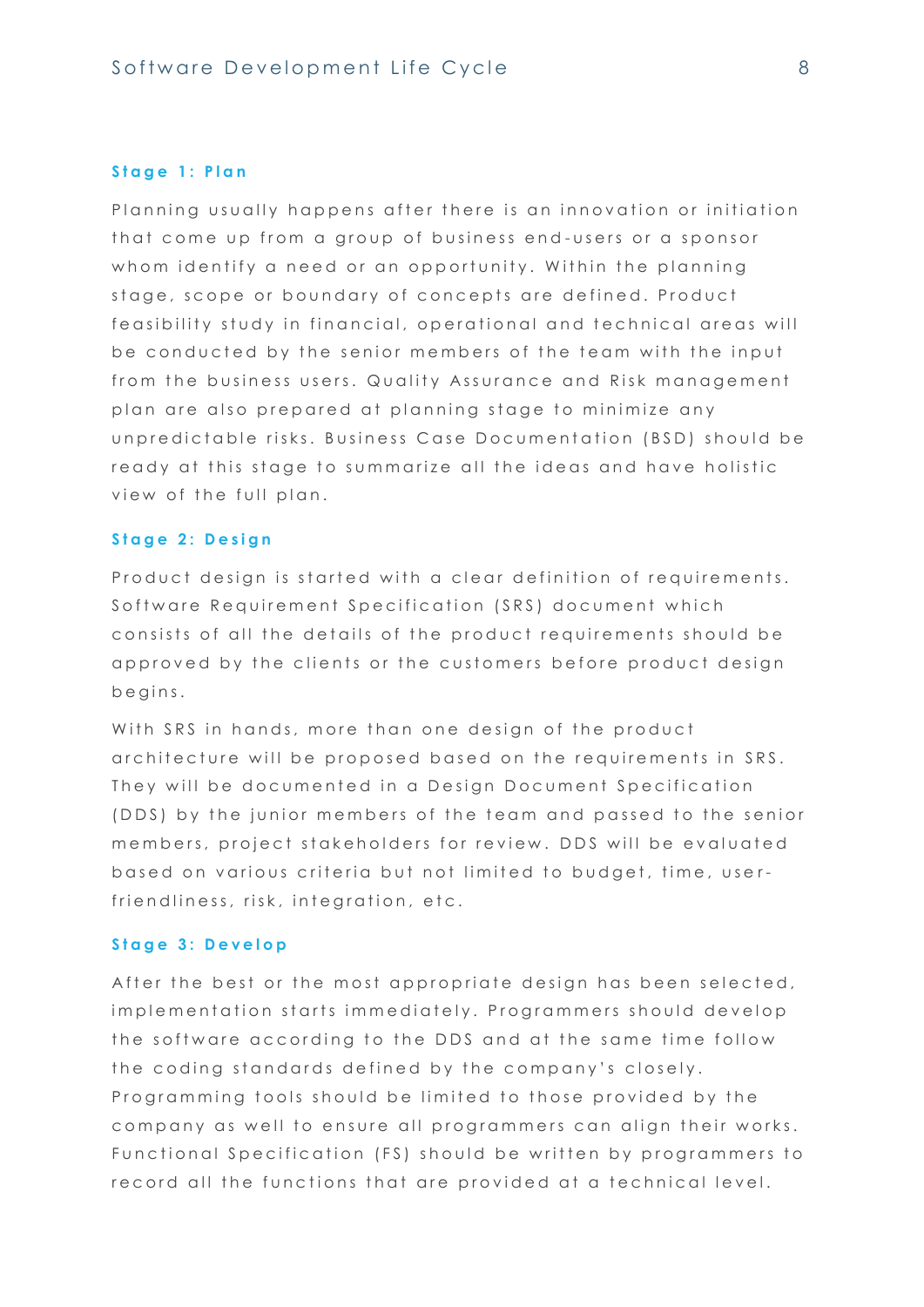#### <span id="page-8-0"></span>Stage 4: Test

Software testing should be conducted at all stages as a substage. Nonetheless, two (2) major ones should be done by programmers, end-users and quality assurance experts. The reason is that programmers know the best of how the program works and therefore they can identify the most vulnerable areas of the software. End-users would pay more attentions to their routine tasks which can help to ensure the software can fulfill the requirements. Last but not least, quality control experts examine the software as whole from various perspectives such as architecture, security, integration with other systems, etc. As a result, a few different types of test plans should be prepared for the three groups of testers to conduct at the test stage.

#### <span id="page-8-1"></span>Stage 5: Deploy

First thing to do at deployment stage is to verify all the test cases were run to ensure successful software execution, comprehensiveness and correctness.

Final decision should be made if the software should be deployed to the production environment and therefore approval should be seeking from management in this stage. Deployment Plan (DP) should be well-defined and approved to carry out any changes that is going to make. Guideline documentations should also be prepared such as Installation guide, administration guide and user guide. Support team members should be ready to answer all sort of questions regarding to the software. Finally, Contingency Plans (CP) should be created accordina to the finalized software. For newly implemented software, a common solution is postposing the software launch day to redo and retest. For a running software, very likely rolling back to the previous version or postposing the launch day to fix the defects would be the choices.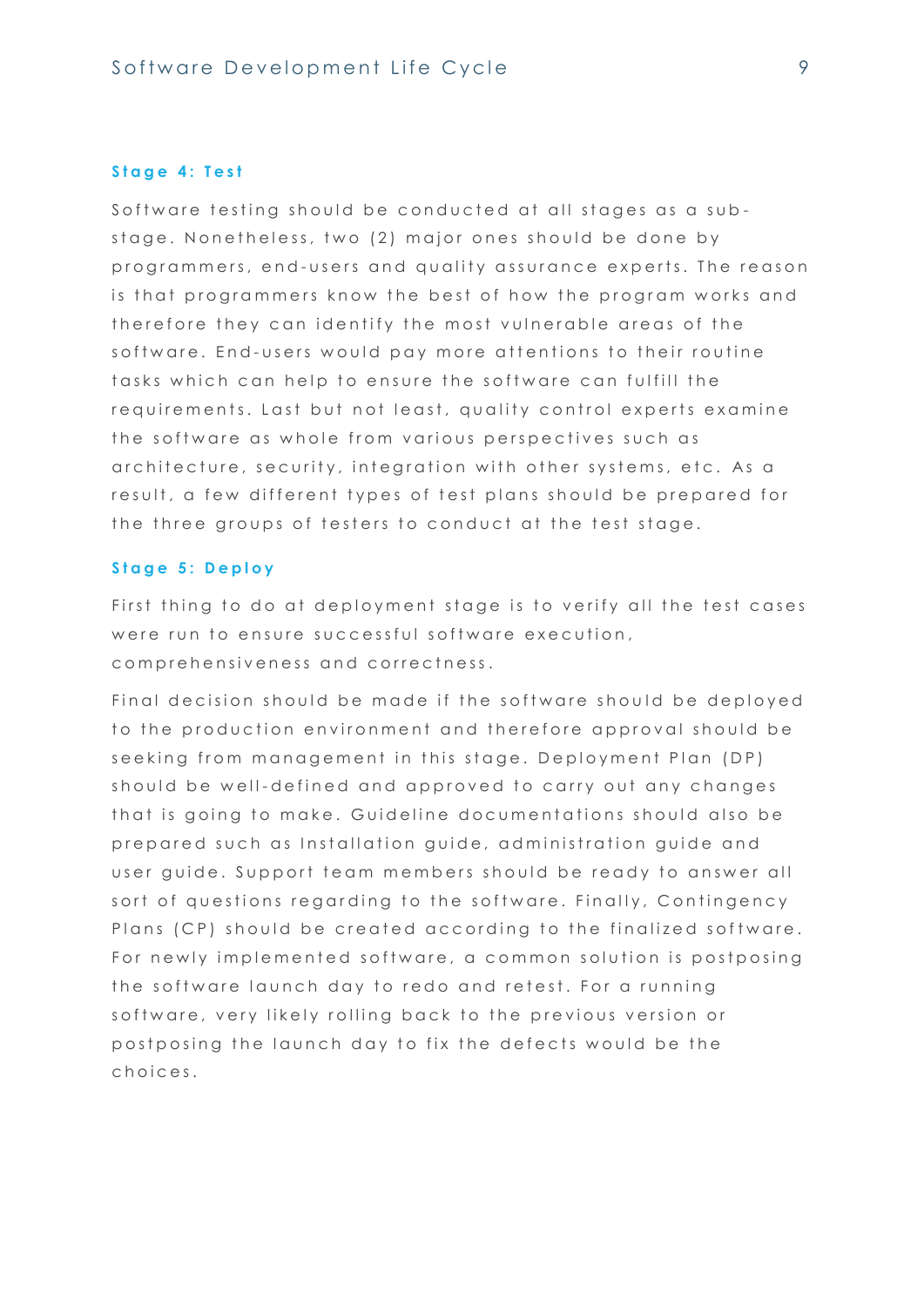# <span id="page-9-0"></span>**4. Why do we need Software Development Life C y c l e ?**

There is always a huge temptation to implement a software without planning or designing especially for a small or medium size project. Programmers tend to argue that the time that is spent on planning is already good enough for them to do the programming work and deliver the product. Manggements also tend to focus on efficiency and making use of the least amount of resources to get the "same" result.

However, there are certain reasons to explain why we need Software Development Life Cycle.

#### <span id="page-9-1"></span>**Reason 1: Quality Assurance and Quality Control**

The definition of Quality Assurance is a set of activities for ensuring quality in the process of the product development. Meanwhile, the definition of Quality Control is a set of activities for ensuring quality of the developed product. While QA aims on preventing defects by focusing the process of the product development, QC aims of identifying the defects by examining the finished product. The goal of QA is to eliminate as much defect as it can to improve the QC processes. The goal of QC is to identify any defect that is missed in QS processes. Thus, with QA as a proactive quality process and QC as reactive quality process, these two procedures help to ensure the product that is delivered is up to high standard without coming with some unreasonable issues.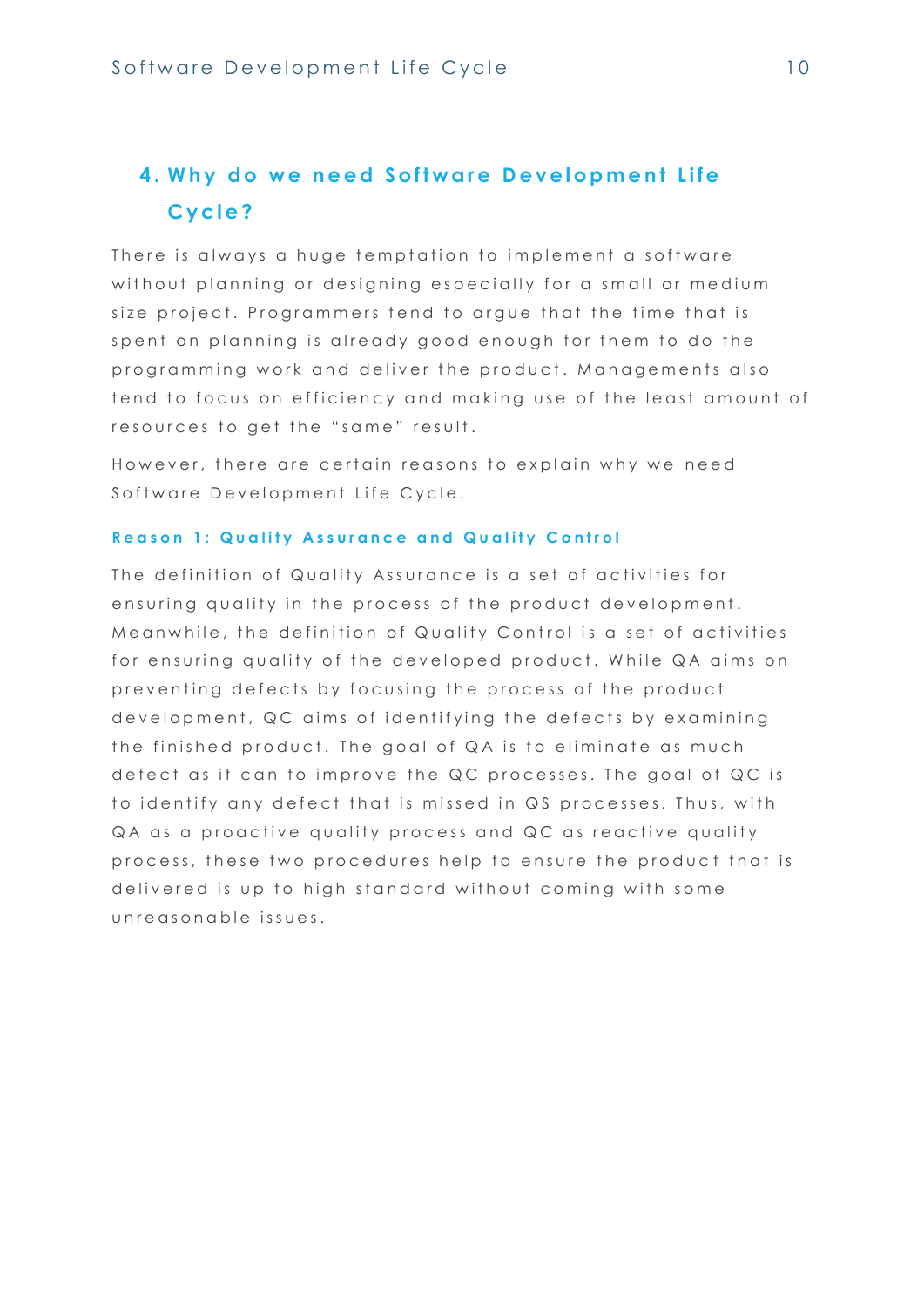#### <span id="page-10-0"></span>**Reason 2: Easier implementation control**

Within the five (5) core stages in SDLC, multiple documentations should be prepared to give guidelines and instructions for the programmers and testers to follow and for the managements and approvers to be acknowledged and approve on the activities and action taken. Business Case, Software Requirement Specification (SRS), Design Document Specification (DDS), Functional Specification, Test Plan, Deployment Plan, etc. are all welldefined at each stage. With all the documentations, not much surprises or free-style works can be found in the unexpected areas which implies requirements can be fulfilled and project schedule can be met as planned.

## <span id="page-10-1"></span>Reason 3: Fulfill user reauirements or even exceedina their **e x p e c t a t i o n s**

As mentioned earlier, Quality Assurance (QA) and Quality Control (QC) help to ensure the product delivering as user required with zero to limited number of defects in good quality. Nevertheless, very high chances that users would like to further enhance the delivered product due to business change and technical upgrade is necessary due to technology improvements. Hence, in the design stage, designers not only give resolutions for the requirements but also take considerations of integration with peer systems, flexibility and availability of enhancements, maximum system load due to increasing of users, etc. These "hidden" requirements are usually not stated in the user requirements but they are expected to be well-thought-out in every product.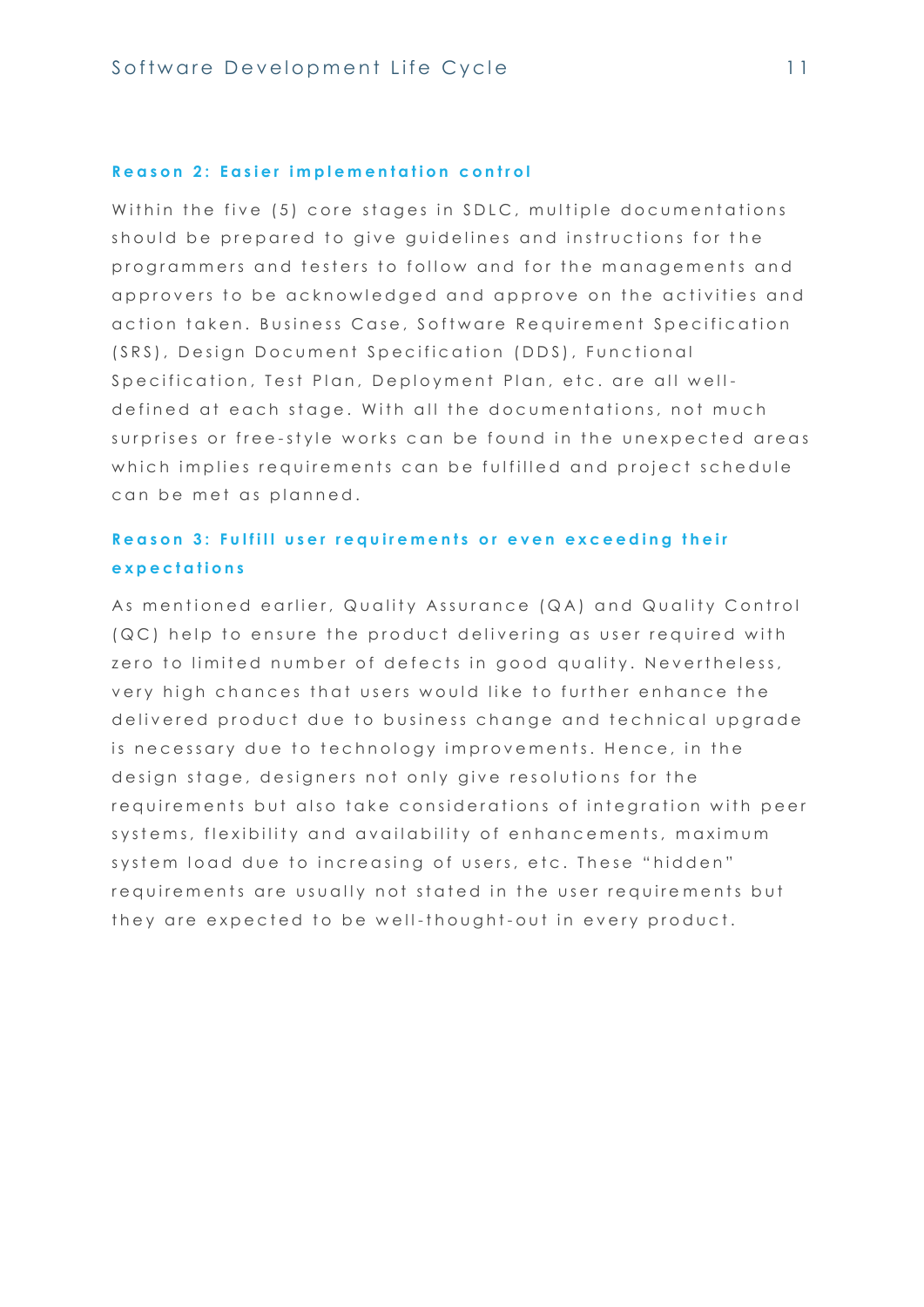## <span id="page-11-0"></span>**5 . R o l e s**

To effectively implement a software with the above mentioned five core stages, three (3) key members should always involve in the projects whom take up more than 95% of the activities in SDLC. The take up different roles in each stage to cross check and monitor each other's work to ensure each decision made in the SDLC is valid and necessary.

## <span id="page-11-1"></span>**P r o j e c t M a n a g e r**

- Define project scope and goals
- **Budget control**
- Resource allocation
- $\bullet$  Business documentations
- Coordinate high-level management aspects of project
- Rollout approval

## <span id="page-11-2"></span>**Business Analyst / System Analyst**

- $\bullet$  Interact with end-user during implementation
- Business & System Documentations
- $\bullet$  Evaluate business requirements
- Design system architecture, business flow and user interfaces
- **Ensure business needs are properly analyzed and correctly** implemented in the solution
- Facilitate relationship between business and technical roles
- Quality Assurance and Control

## <span id="page-11-3"></span>Programmer / Solution Developer

- $\bullet$  Interpret business requirements and translate them into a de plovable solution
- Technical study
- $\bullet$  Resolve Product defects
- **•** Prepare functional specifications
- Perform testing in accordance with agreed strategy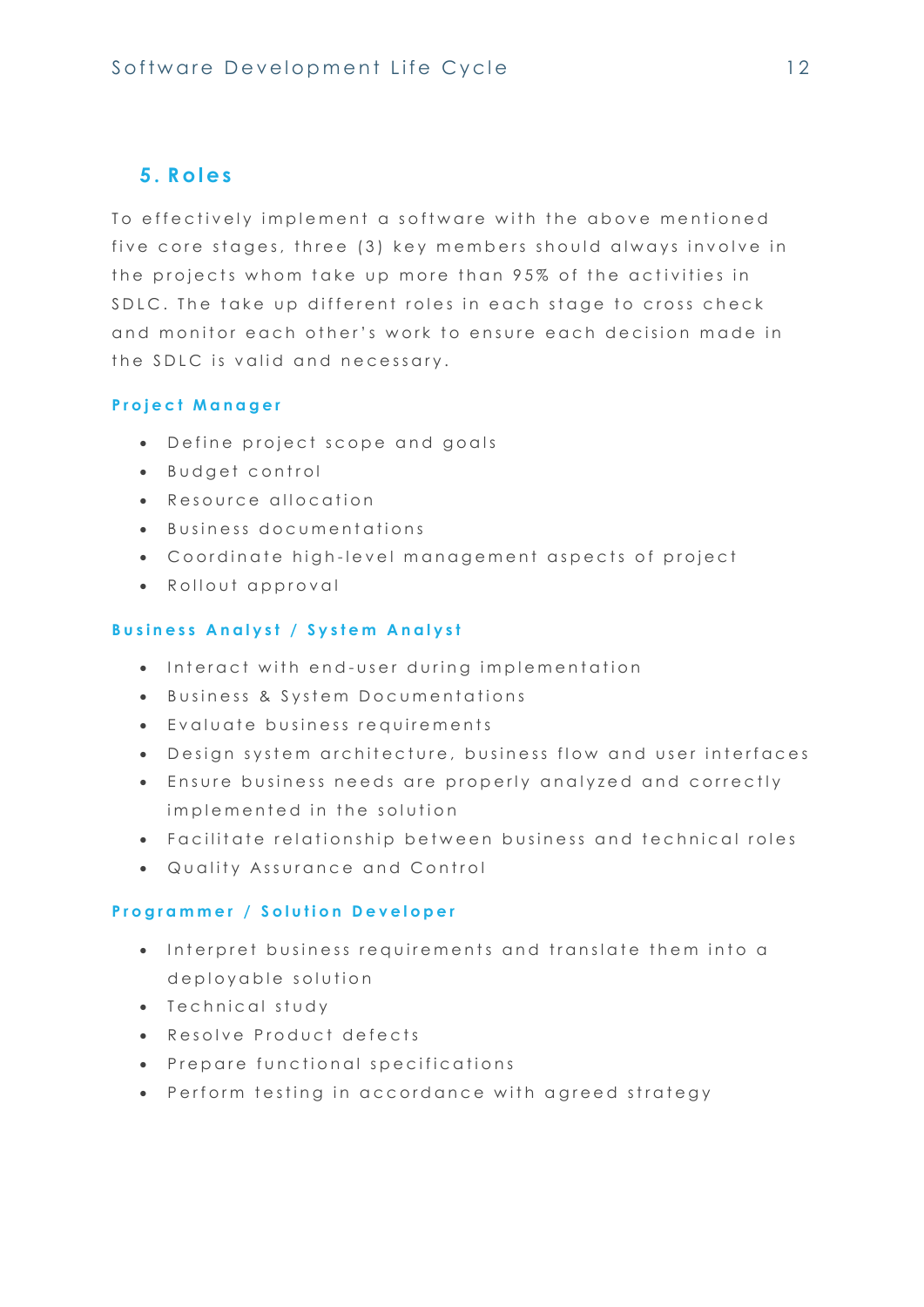## <span id="page-12-0"></span>**6. Software Development Life Cycle Models**

There are various software development life cycle models defined which are designed for different types of project. Each model follows a series of unique steps that best fit to its project type to ensure success process of software development. Waterfall, Iterative, Agile & Scum and Rapid Application Development (RAD) are identified as the most popular models being used in the industry and they will be introduced one by one in details as f ollows:

## <span id="page-12-1"></span>**M o d e l 1 : W a t e r f a l l**

Waterfall model is the earliest, best-known and most commonly used methodology. It is a sequential life cycle that is simple to understand and use. Each phase has to be completely finished before another start which means no overlapping is allowed. The output of each phase serves as the input for the next stage.

A pictorial illustration of Waterfall Model can be found below:



**Figure 2 - Waterfall Approach**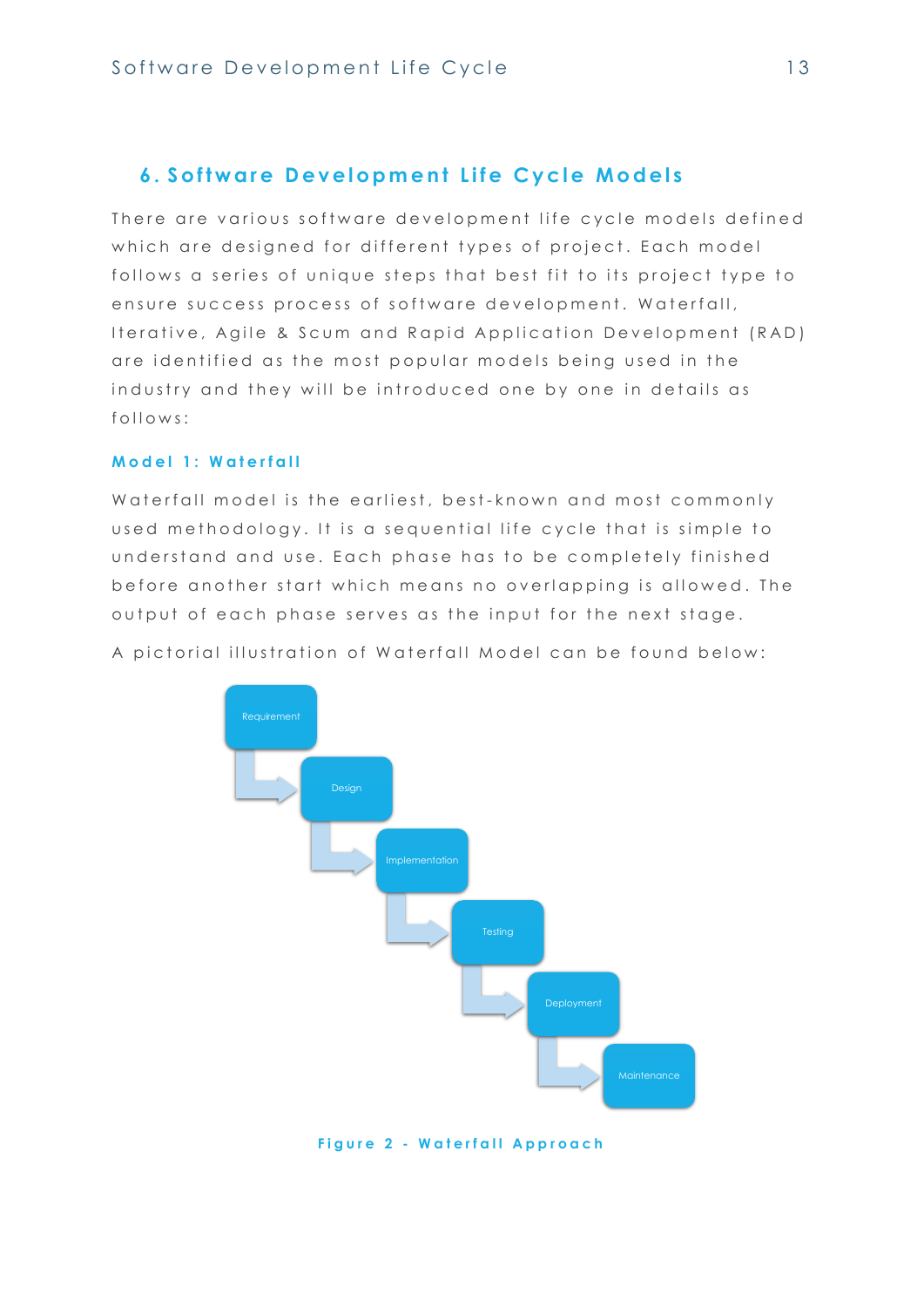#### *6 P h a s e s o f W a t e r f a l l M o d e l*

#### **1 . R e q u i r e m e n t**

Requirement Phase mainly focuses on communicating with business users to gather and analyze requirements. Project managers try their best to understand and analyze the business, capture all the details of user's needs, define the scope and arrange resources in the Business Case Documentation.

## **2 . D e s i g n**

With the Business Case Documentation in hand prepared in Requirement Phase, Business Analysts evaluate and start on the logical design the software by making use of the information and requirements that are collected by the Project Managers. Based on the high-level design which has fulfilled all the user requirements, System Analysts transform the high-level design to the physical design which put hardware and software technology into consideration. System architecture is defined at Design Phase as well.

#### **3 . I m p l e m e n t a t i o n**

Implementation Phase is where the actual code is written. Programmers develop the software according to the instructions recorded on the documents prepared in Requirement and Design phases. Their output is the Functional Specification which files all the details of the functions that are implemented.

## **4 . T e s t i n g**

With the inputs from the Implementation Phase, testers in Testing Phase will draft the Test Plans based of the Functional Specification. Programmers prepare the Test Plan in a check list to examine if every function are executable as expected. Business Analysts prepare the Test Plan for the users which focuses on meeting the user requirements. Finally, Quality Control (QC) experts gather all the documentations from all previous phases and do an overall test on every aspect on a deeper level that are documented including system architecture, technology used, etc.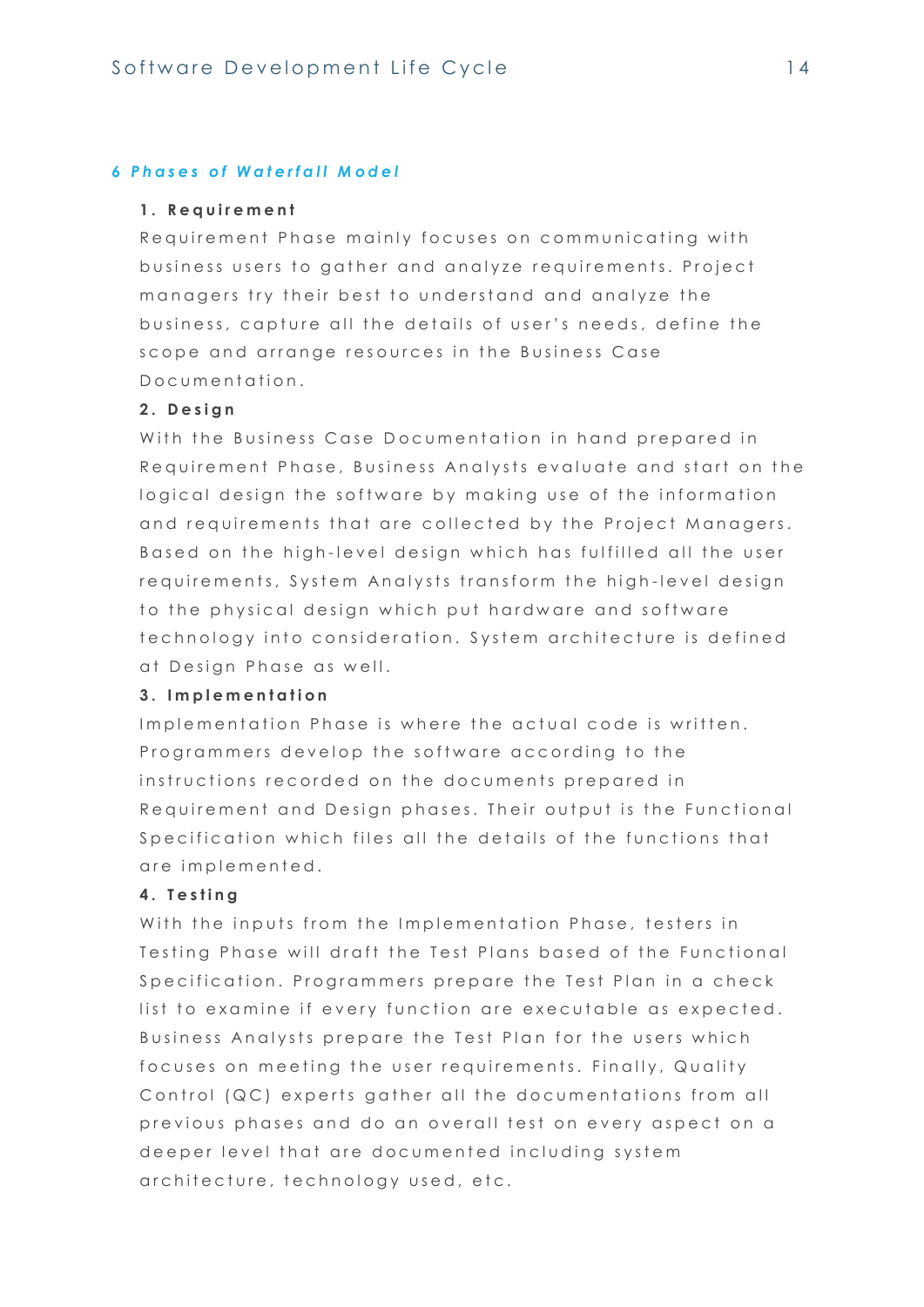## **5 . D e p l o y m e n t**

After receiving a "PASS" from the Testing Phase, the product is said to be ready to release. Software or Application will either be deployed to production servers or release for users to install on their own machine.

## **6 . M a i n t e n a n c e**

In reality, it is inevitable there are some defects or issues come up. In addition, the world keeps changing every day and as a result enhancements are necessary from time to time. Maintenance Phase is for catering such situation and deliver changes to the users again. Within Maintenance Phase, a subset of SDLC Waterfall Model is involved.

Inputs and Outputs of each phase are summarized and illustrated as below:



**Figure 3 - Documentations for Waterfall Approach**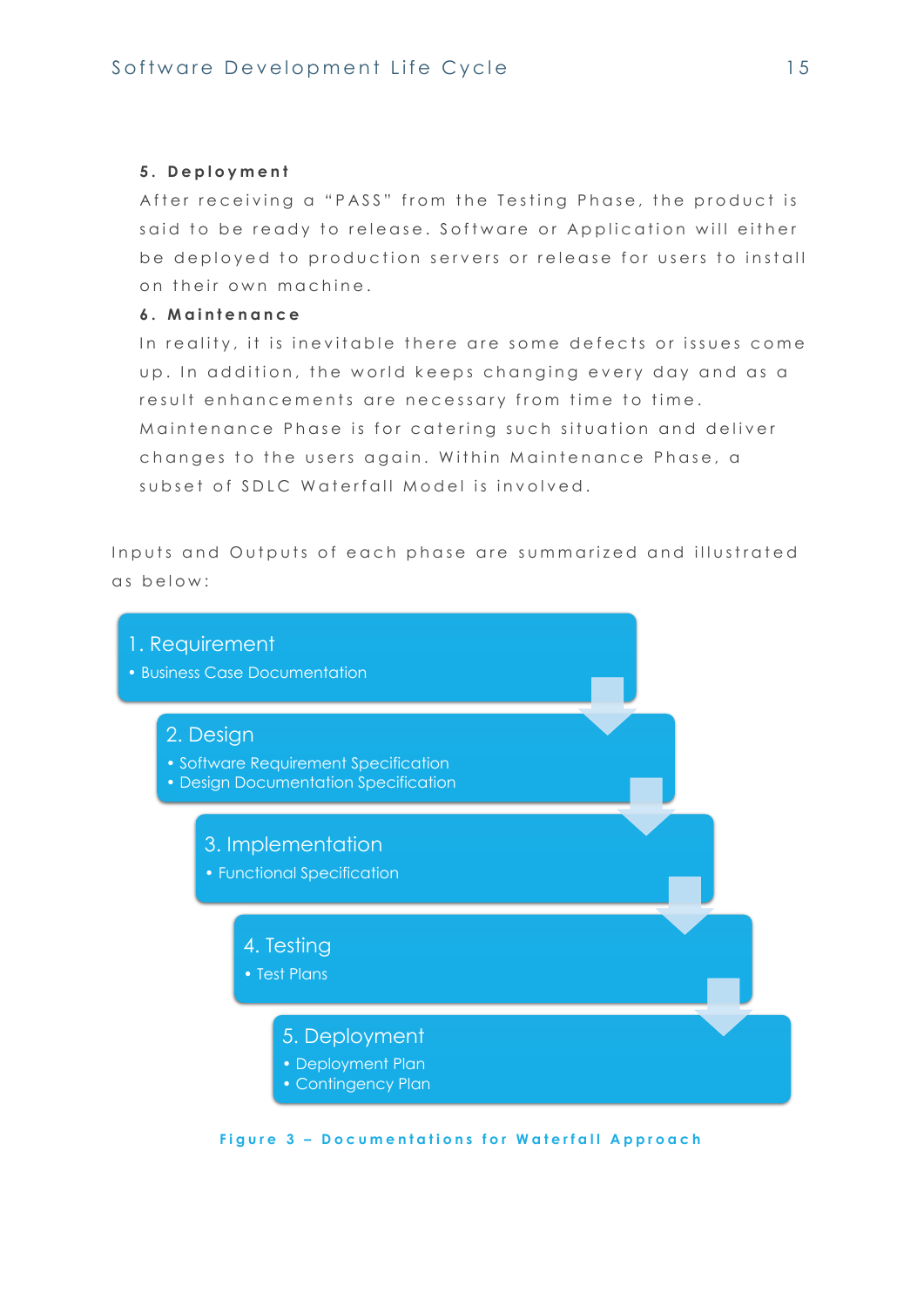## *A p p l i c a t i o n s o f m o d e l*

Appropriate situations for using Waterfall Model in the SDLC:

- $\bullet$  Limited amount of ambiguous or unconfirmed requirements
- A software that needs well-documented documentations
- Use of mature technologies and not dynamic
- $\bullet$  Management can provide enough resources and experts to pick up the role at each phase
- $\bullet$  Simple and small project

## *A d v a n t a g e s a n d D i s a d v a n t a g e s*

## **A d v a n t a g e s**

- $\bullet$  Easier to manage as there is clear schedule for each stage that gives clear milestones
- $\bullet$  Easier to control with limited external factors as no overlappina development phase
- **•** Provide extensive documentations
- $\bullet$  More disciplined and provide distinct actions for the project to move forward as the development move from concept, design, implementation, testing, troubleshooting, running and then maintenance.

## **D i s a d v a n t a g e s**

- Cannot have scope change or requirement change
- Cannot preview the product until the deployment phase
- $\bullet$  Not flexible to handle unexpected risks
- $\bullet$  Limited communication with users as bounded to be done at the beginning and the end of the project
- $\bullet$  More resources are needed and some of the teammates might be idle for a long duration
- Poor model for long or ongoing projects as the projects will probably never come to the end and reach the last phase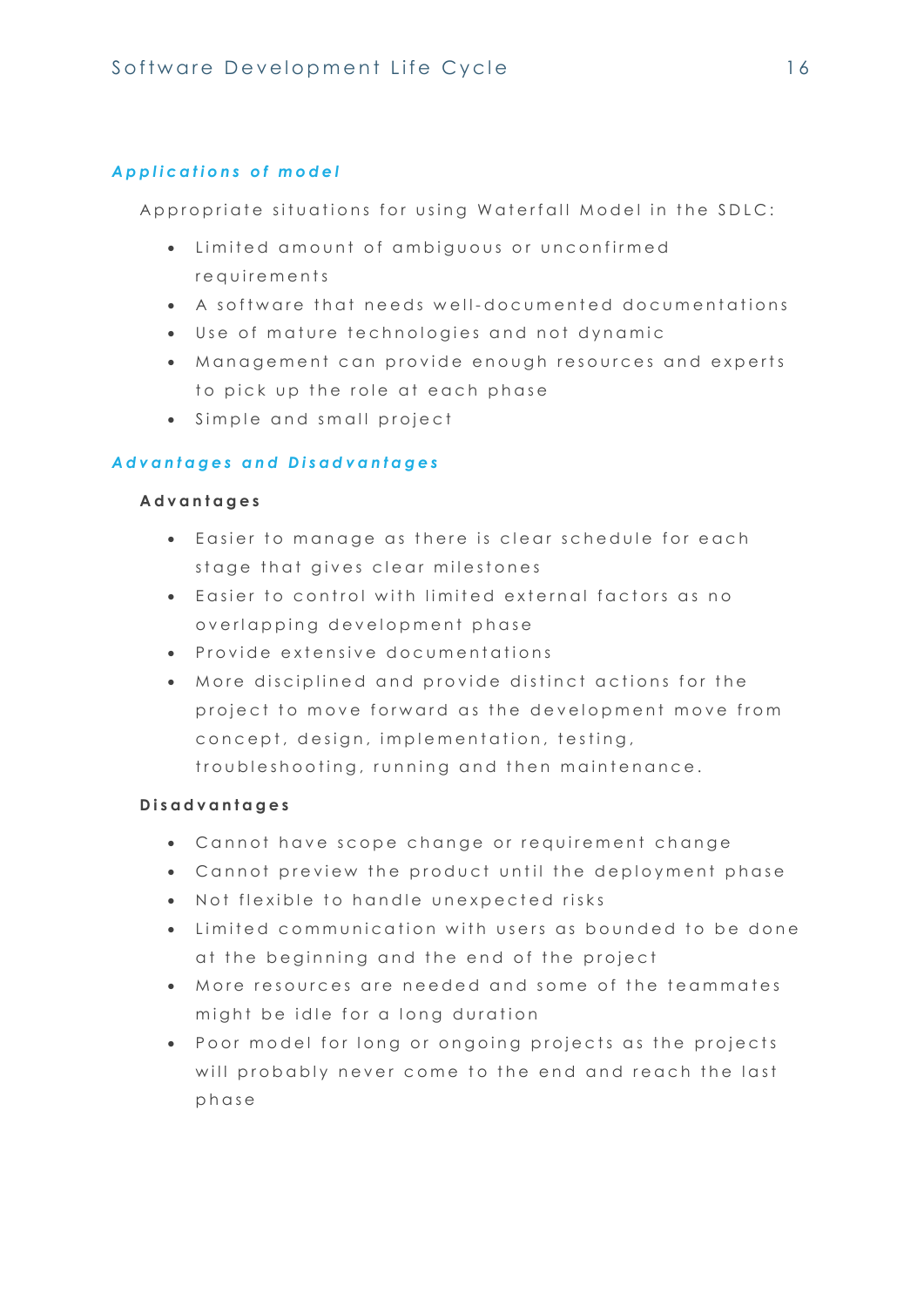## <span id="page-16-0"></span>**M o d e l 2 : I t e r a t i v e**

Iterative Model works on the simplified requirements which are the subset of the software or application requirements. The " product" is iteratively enhanced and evolved to the final product for deployment. It is called as a "build" for each iteration. So at each build, design amendments and new functionalities are added to the product. With iterative model, the software is implemented by small portions at a time.

A pictorial illustration of Iterative Model is demonstrated below:



**Figure 4 - Iterative Approach**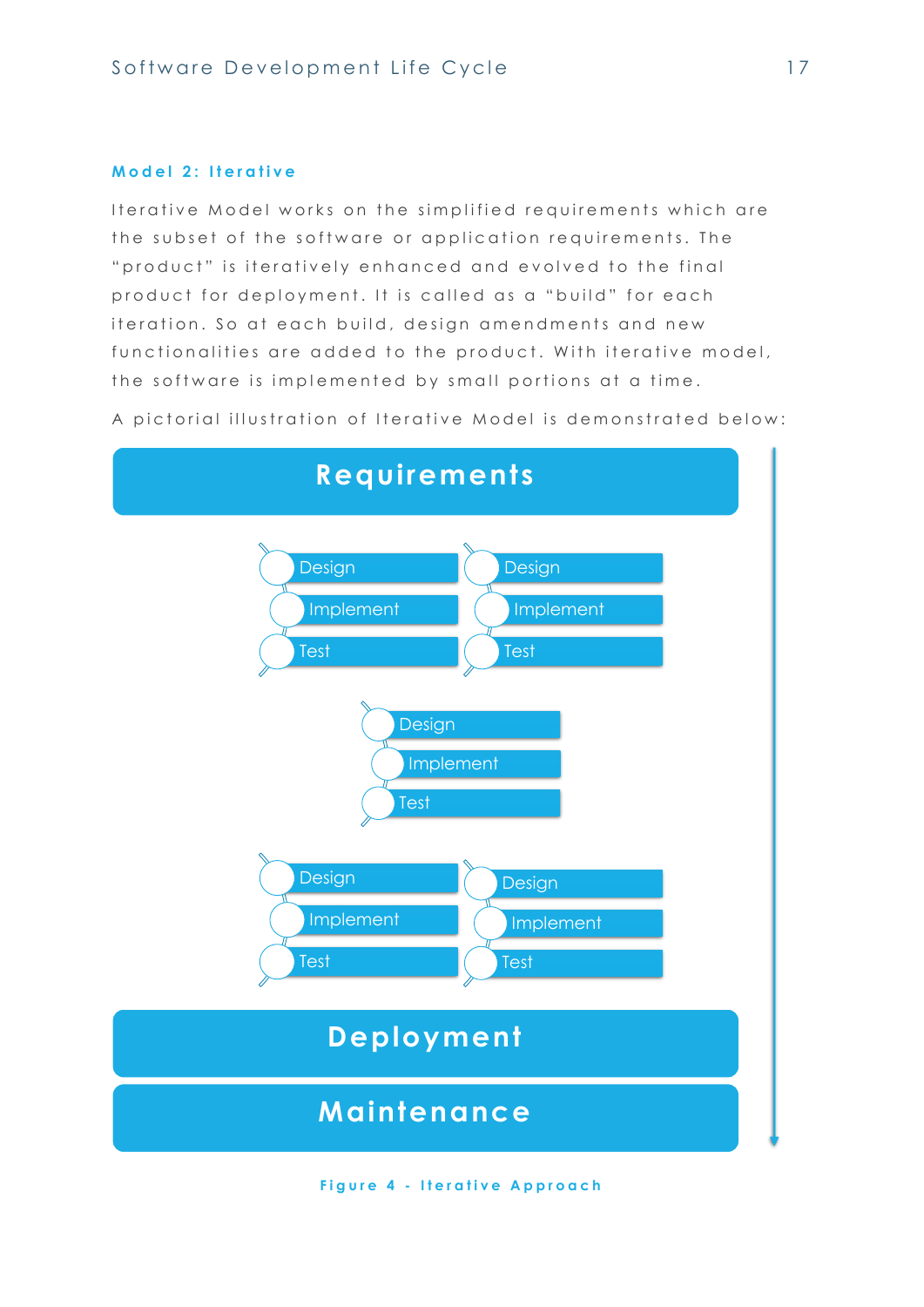## *6 P h a s e s o f I t e r a t i v e M o d e l*

#### **1 . R e q u i r e m e n t**

Same as Waterfall Model, Requirement Phase focuses on communicating with business users and prepare the Business Case Documentation.

## **2 . D e s i g n**

Similar to Water Model, Business Analysts and System Analysts work on the logical and physical designs respectively to prepare the Software Requirement Specification and Desian Specification Document. However, there is design which holistically recorded how the software is going to be implemented and there are several subset of designs for programmers to go through the implementation and testing which is isolated from other subset of designs. In addition, the subset of designs can be modified after every round of build. Therefore, the subset of designs is not finalized until reaching the Deployment Phase.

#### **3 . I m p l e m e n t a t i o n**

Programmers develop the software according to the subset of design passed from Design Phase. Functional Specification will be prepared for each subset of implementation.

#### **4 . T e s t i n g**

Programmers, business users and QC experts will all be involved for each subset of testing. However, business users will only focus on the limited scope that is covered in the currently build but programmer and QC experts have to cover all the implemented functions every time. In addition, for the last build before going to the Deployment Phase, the three parties not only have to do the subset of testing, they have to conduct the testing as a full system test as well.

### **5 . D e p l o y m e n t**

With no difference from Waterfall Model, everything should be ready by this phase and a Deployment Plan for release.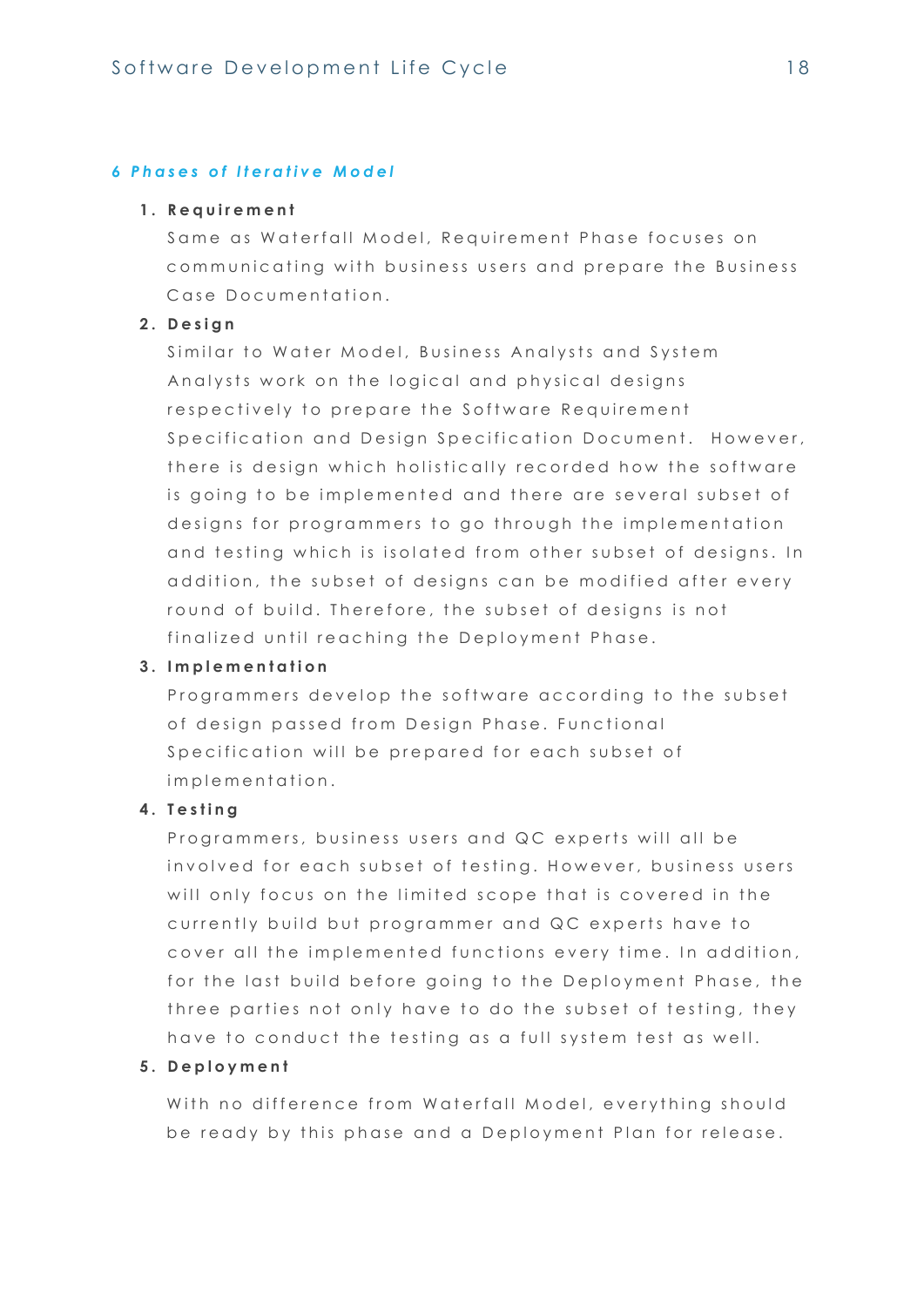## **6 . M a i n t e n a n c e**

Again, like Waterfall Model, it is inevitable that every software needs to be maintenance. Therefore, a subset of SDLC Iterative Model is going to take part in Maintenance Phase.

Inputs and Outputs of each phase are summarized and illustrated as below:



## **Figure 5 - Documentations for Iterative Approach**

After every subset of testing, it loops back to the Design Phase and starts on the next design until it comes to the very last one.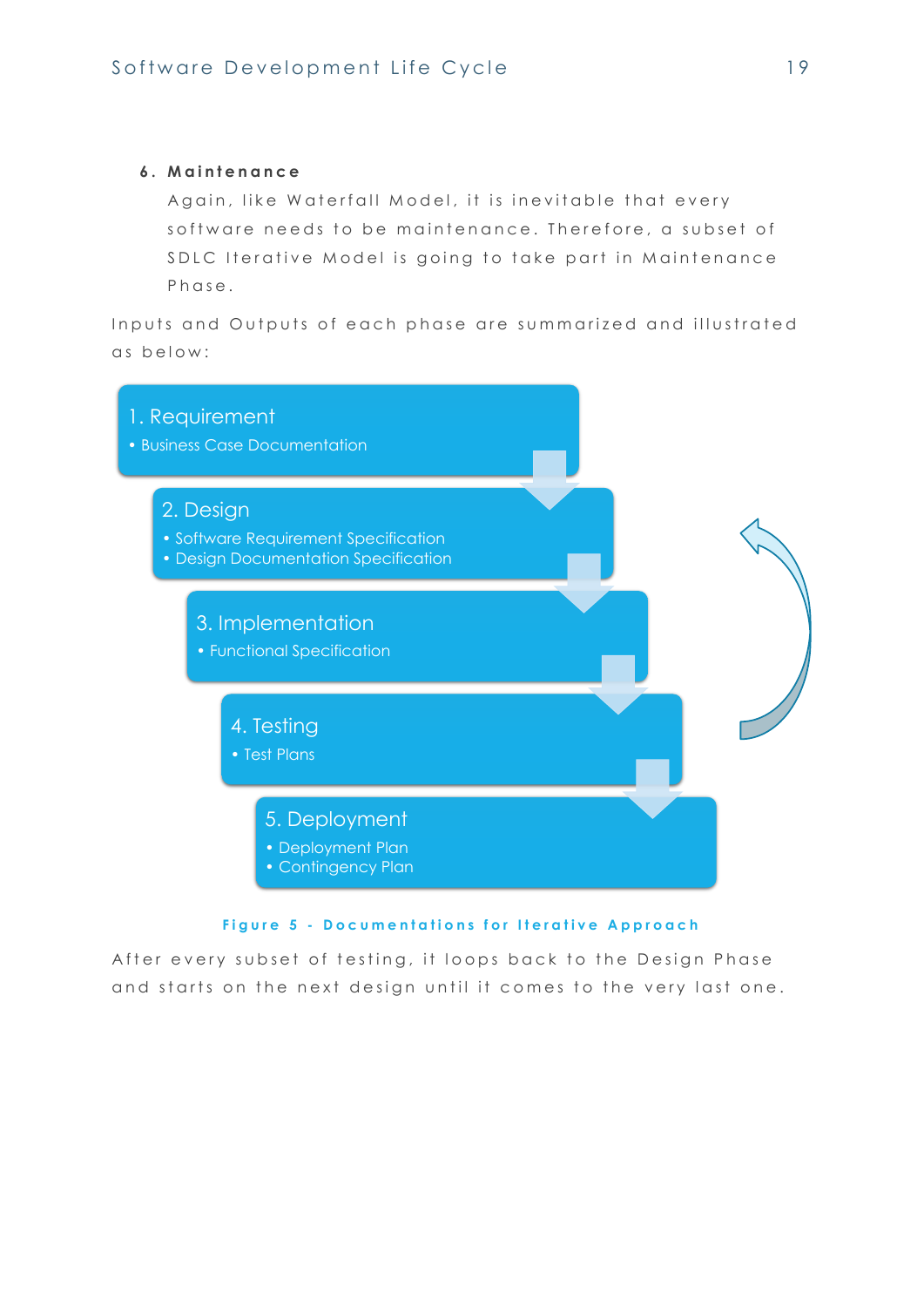## *A p p l i c a t i o n s o f m o d e l*

Appropriate situations for using Iterative Model in the SDLC:

- $\bullet$  Major requirements are defined but the minor details might evolve when time goes
- New technologies are being used and there is a learning curve for the programmers to learn
- . Resources are limited to do a huge project as if a small project or teammates are in contract rather than permeant
- Very high risk as the goal of the project might change from time to time

#### *A d v a n t a g e s a n d D i s a d v a n t a g e s*

#### **A d v a n t a g e s**

- $\bullet$  Easier to start on a complex project
- **•** Preview the project periodically
- Parallel implementation is allowed
- Project can still be managed like waterfall Model with clear schedule and milestones
- $\bullet$  Easier testing and troubleshooting at each build
- Support and less costly for scope or requirement change
- Suitable for huge and core projects
- Better communication with business users as feedbacks can be gather at each build

#### **D i s a d v a n t a g e s**

- $\bullet$  High risk due to system architecture and designs keep changing
- $\bullet$  Issues might occur for integration of each build
- $\bullet$  More management work to do to ensure each build can meet the standard
- . Overlapping implementation could be chaotic
- Need more involvement of business users
- **Easier but more time is needed for each testing as each** testing have to cover all the previous works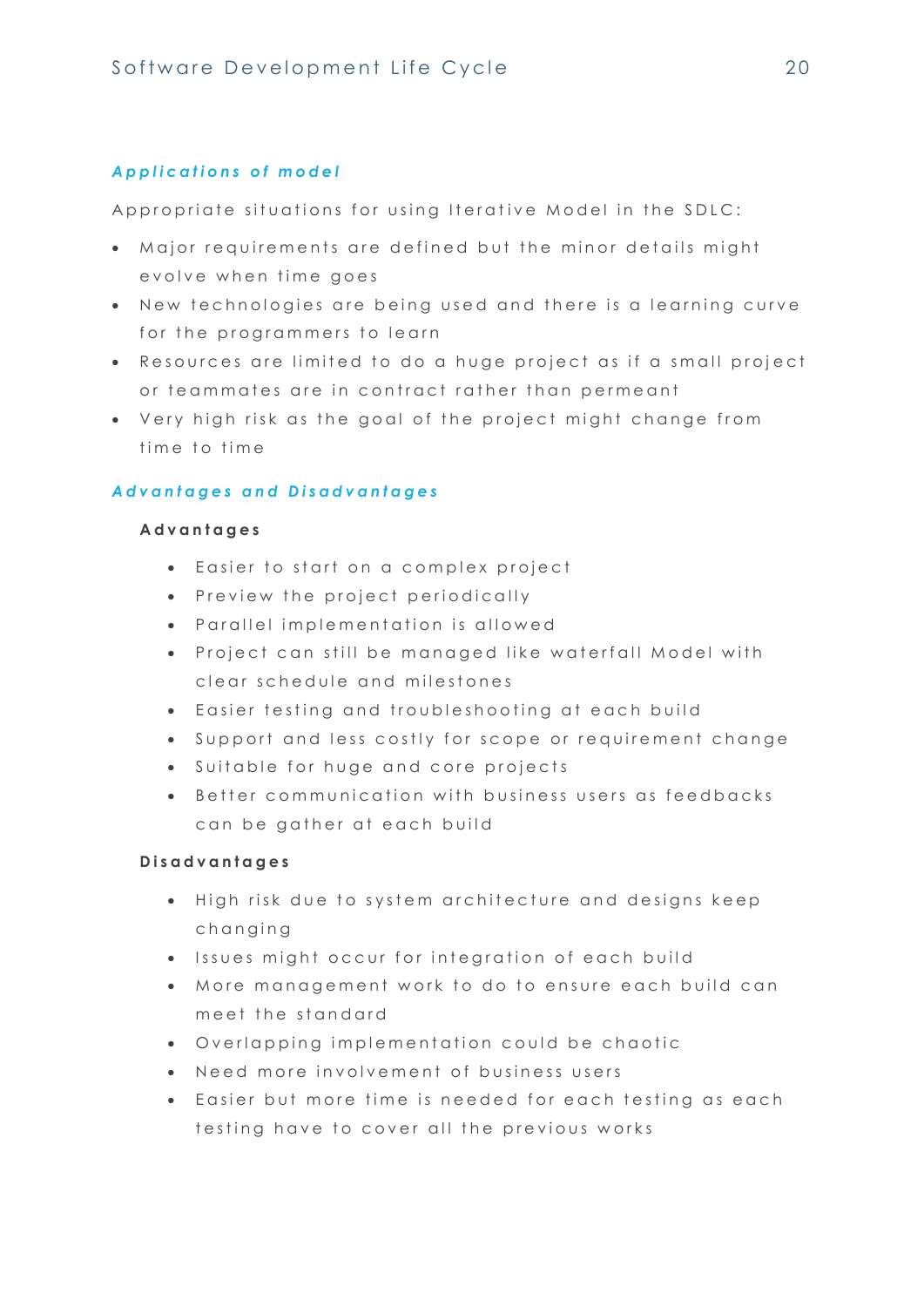## <span id="page-20-0"></span>**M o d e l 3 : A g i l e**

Agile Model extends the advantages of Iterative Model and aims on user satisfaction and product adaptability by rapid delivering of product. From Requirement phase to Deployment Phase, Agile Model breaks the product into small builds. Instead of going back to Design Phase like Iterative Model after each subset of testing, Agile Model goes to Deployment Phase and release the product. Thus, each build contains of some new features and for the very last build it contains all the required features of the software.



A pictorial illustration of Agile Model is demonstrated below: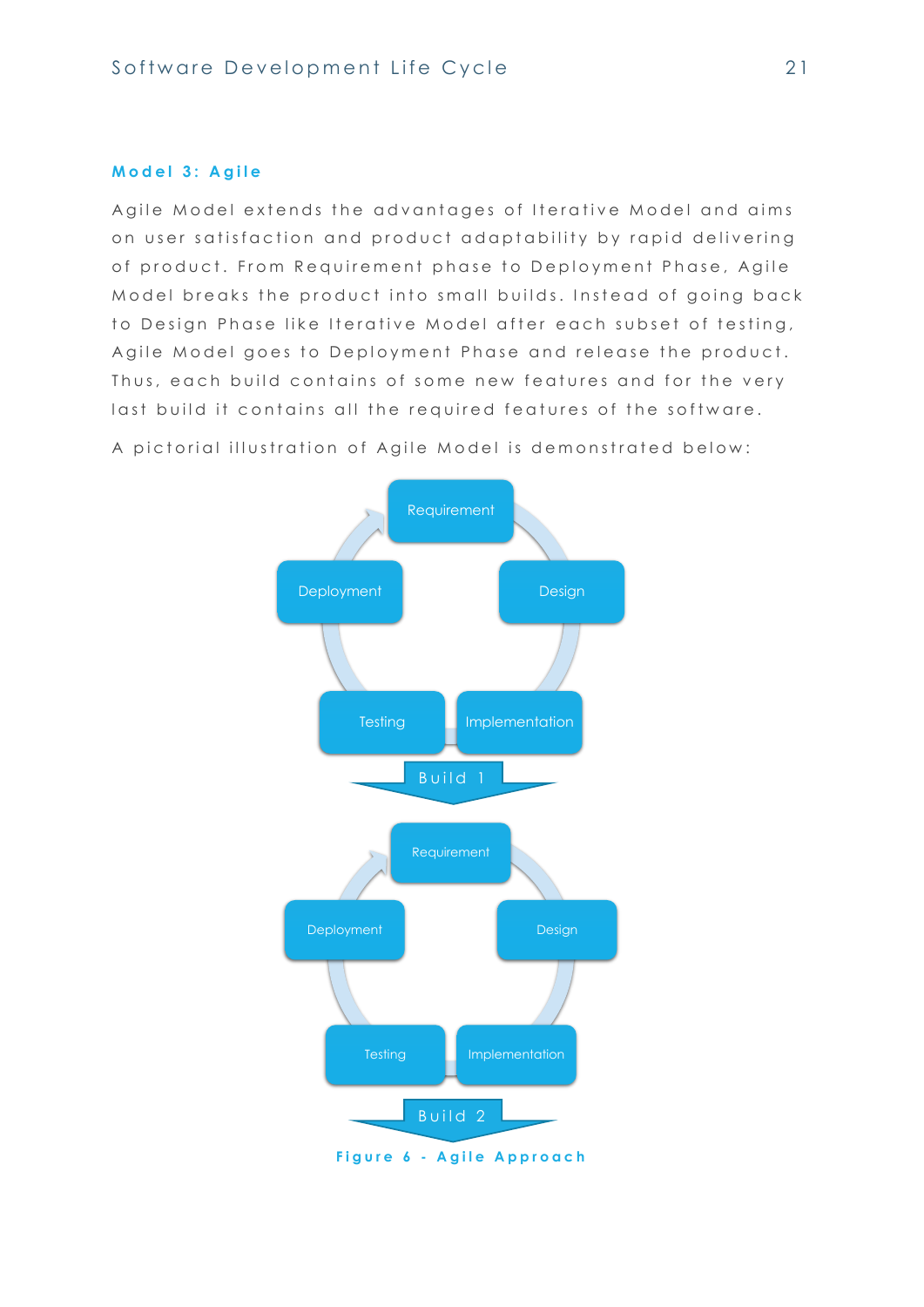#### *5 P h a s e s o f A g i l e M o d e l*

#### **1 . R e q u i r e m e n t**

As requirements cannot be gathered completely at the beginning, close relation with business users is necessary to gather feedbacks after every release. However, a Business Case Documentation is still needed at the startup of the project to briefly describe the scope and goal of the project. Resources might have to evaluate and rearrange at e a ch build.

## **2 . D e s i g n**

Very limited amount of time will be put on designing the software as a whole due to the uncertainty. Designers mainly focus on the build that is working on but the goal of all the builds will still follow the scope that is defined in the Business Case Documentation. Software Requirement Specification and Design Specification Documentation are expected to be short and simple listing out what is covered in the current build.

## **3 . I m p l e m e n t a t i o n**

Programmers tend to have more "freedom" in Agile Model implementation due to the brief documentations provided. However, they are still required to follow strictly on the coding standard. Functional Specification usually covers the core functions and skipping the details.

#### **4 . T e s t i n g**

A very high responsibility falls on the testers due to limited information found in the documentations especially for the QC experts. Business users tend to test on a very high level or not even includes business users in the Testing Phase.

## **5 . D e p l o y m e n t**

Usually product release to users two  $-$  three (2-3) weeks after the requirements have been placed. Deployment Plan tends to focus on how to deliver the product but with limited information of the contingency plan because another build will be coming up tightly and the issue can be fixed there.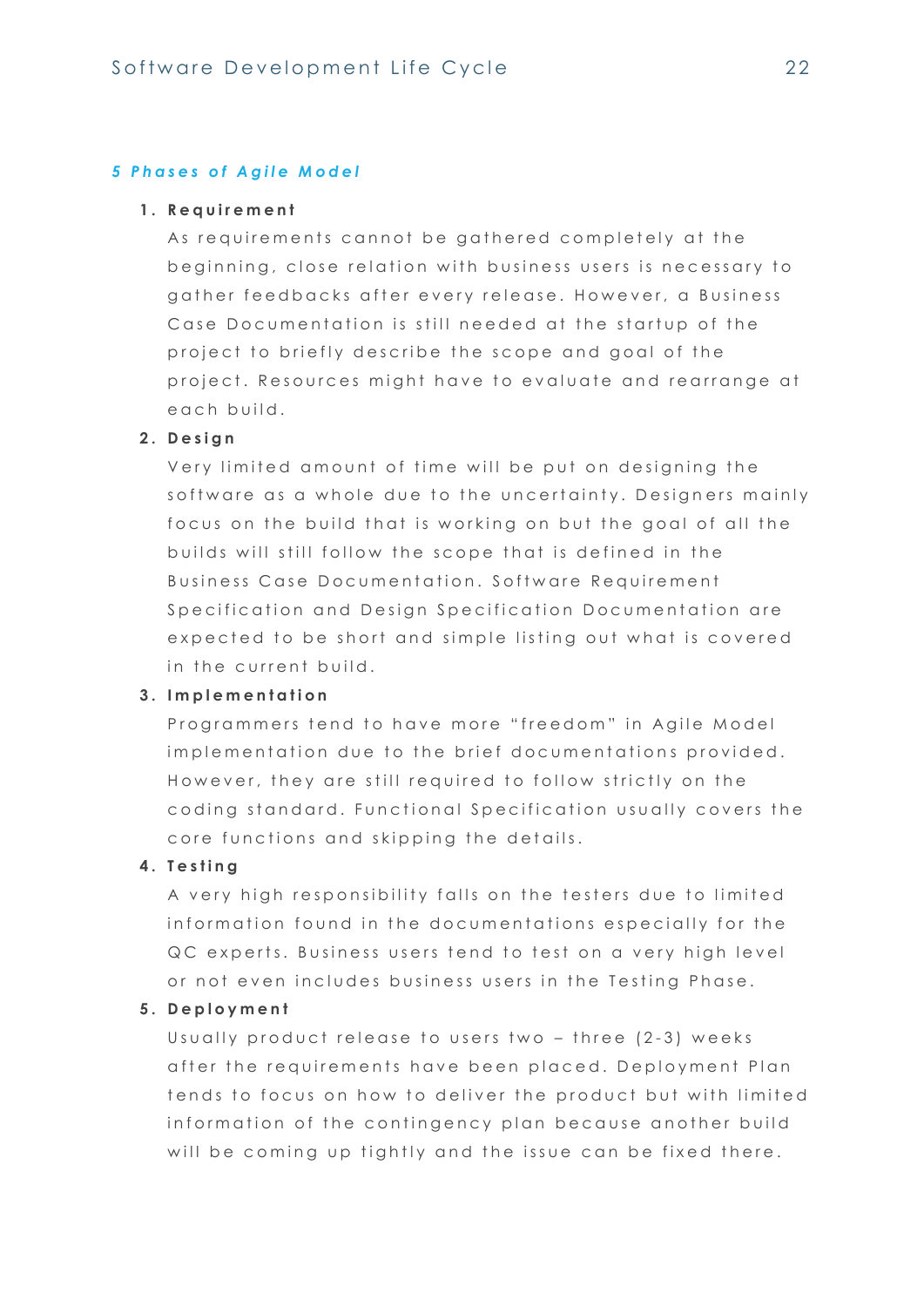## **6 . M a i n t e n a n c e ( N o t n e c e s s a r y )**

Not necessary for Agile Model as the next build is coming up and can be done in the next build.

Inputs and Outputs of each phase are summarized and illustrated as below:



**Figure 7 - Documentations for Agile Approach** 

Agile Model doesn't pay too much attention on the documentation as Waterfall and Iterative Models. Although the same set of documentations are expected to be ready at each phase, the information that can be found in each documentation is very limited.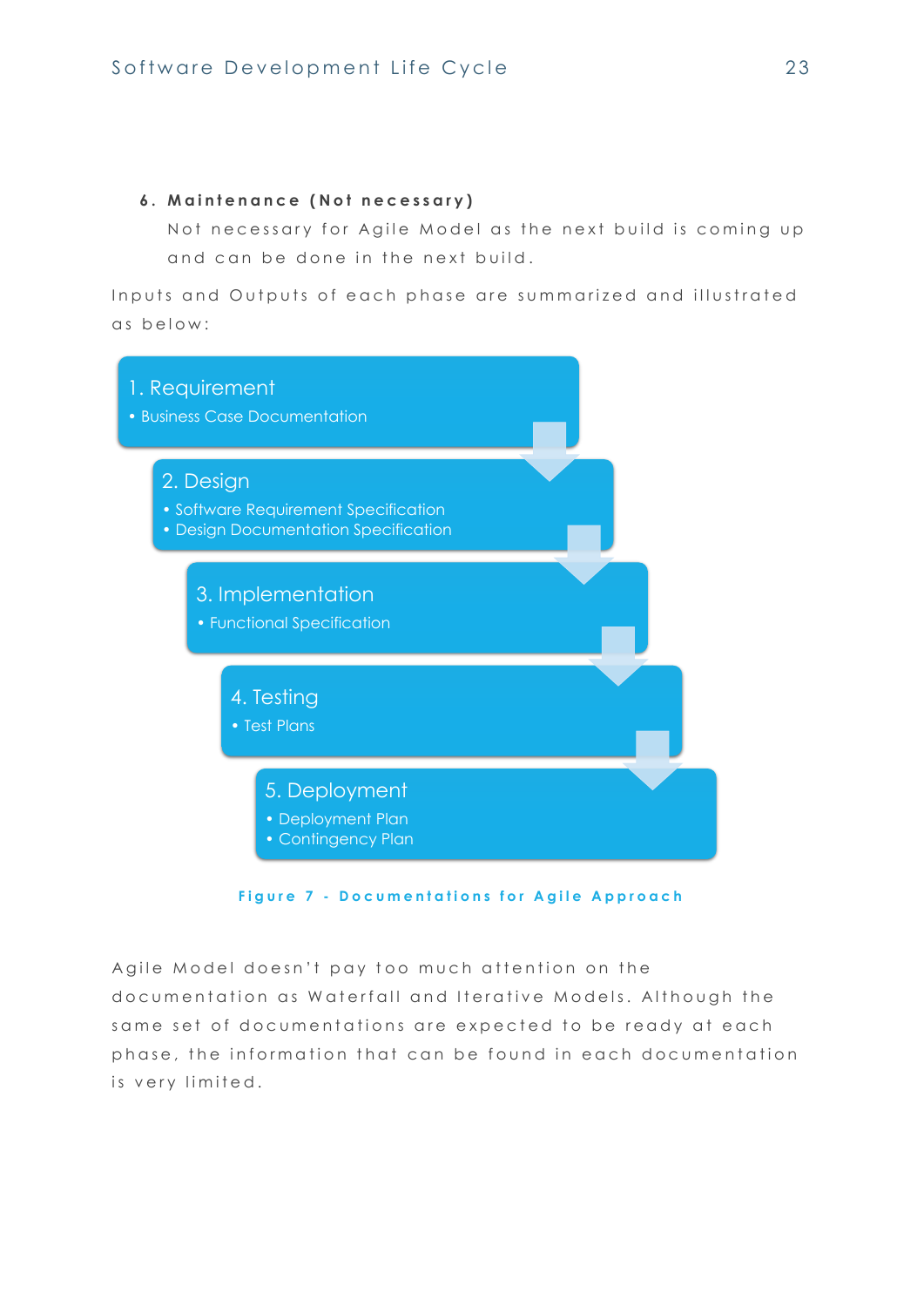## *A p p l i c a t i o n s o f m o d e l*

- No detail information is provided from business users
- Features driven project
- **•** Product requirements change dynamically
- Have resources on testing
- Close collaboration within the team
- Close relationship with business users

## *A d v a n t a g e s a n d D i s a d v a n t a g e s*

## **A d v a n t a g e s**

- Realistic approach what you need the most, implement first; what is less important, implement last
- Functionalities can be developed and delivered promptly
- Less resources are required due to the by build approach
- **.** Deliver the project periodically with new functions
- $\bullet$  More freedom and flexibility at each phase especially for programmers
- $\bullet$  Less documentations and rules to follow

## **D i s a d v a n t a g e s**

- Very high risks for maintenance and extendibility
- Not suitability for complex and core projects
- Project Managers have to follow closely at all time to check if the builds still following the scope that is defined
- Depends heavily on business users' feedback which could delay the projects and deliver wrong product if business users are not sure what they actually want
- $\bullet$  Too much individual dependency as not much documentation to follow
- . Transfer of knowledge to new joiners could be hard due to lack of documentations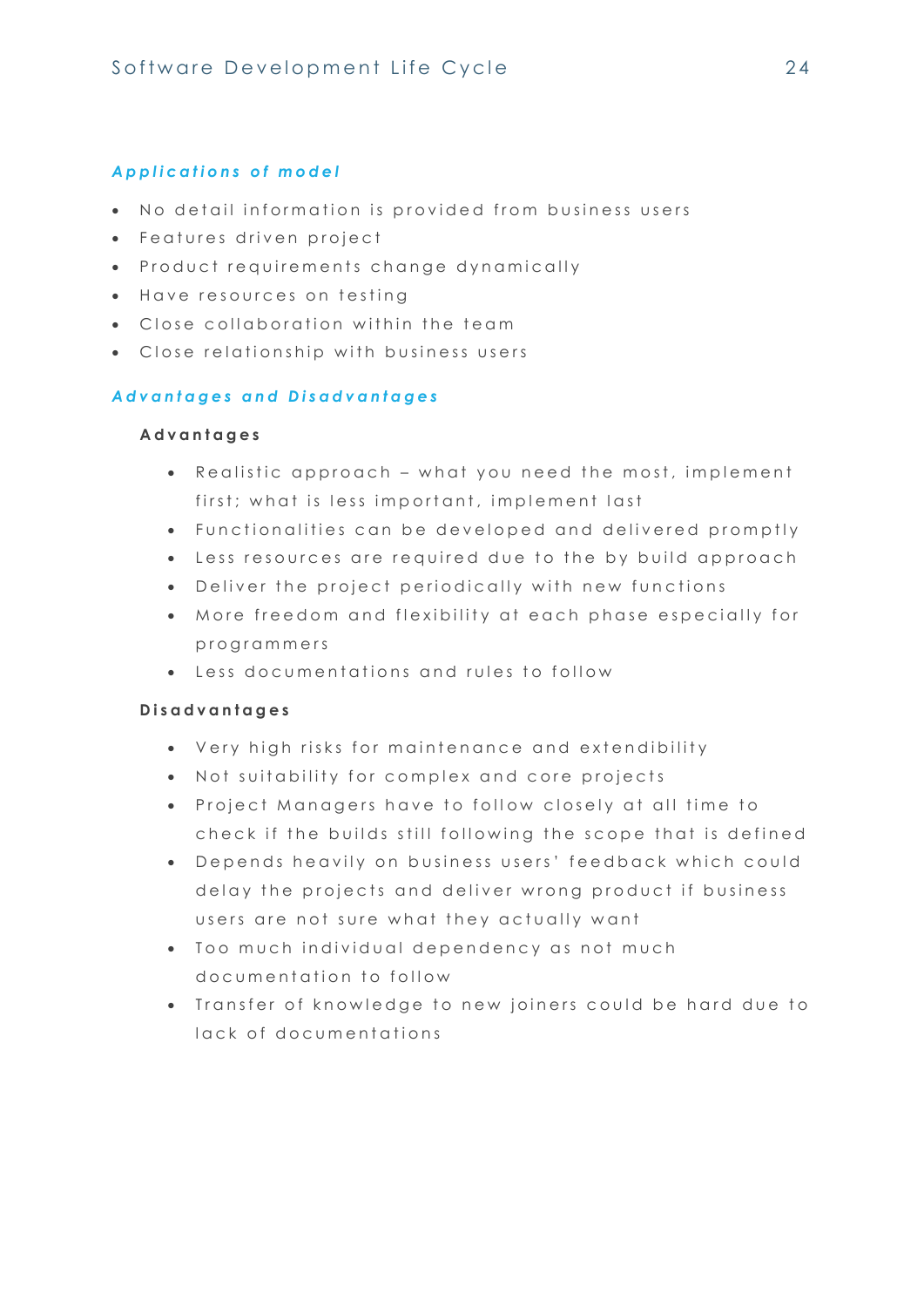## <span id="page-24-0"></span>**Model 4: Rapid Application Development (RAD)**

Rapid Application Development (RAD) focuses on gathering user requirements through workshops, test on the pre-released prototypes conducted by users and then reuse the prototypes to further develop the product. A prototype is a working model that is functionally equivalent to part of the releasing product. Minimal or no specific planning is involved at all which can make the team to cope with the changes in the development process and favors faster product delivery. RAD Model is basically assembling the working parts together to generate the product in limited of time for business users to quickly provide feedback regarding the requirements.

A pictorial illustration of RAD Model can be found below:



**Figure 8 - Rapid Application Development Approach**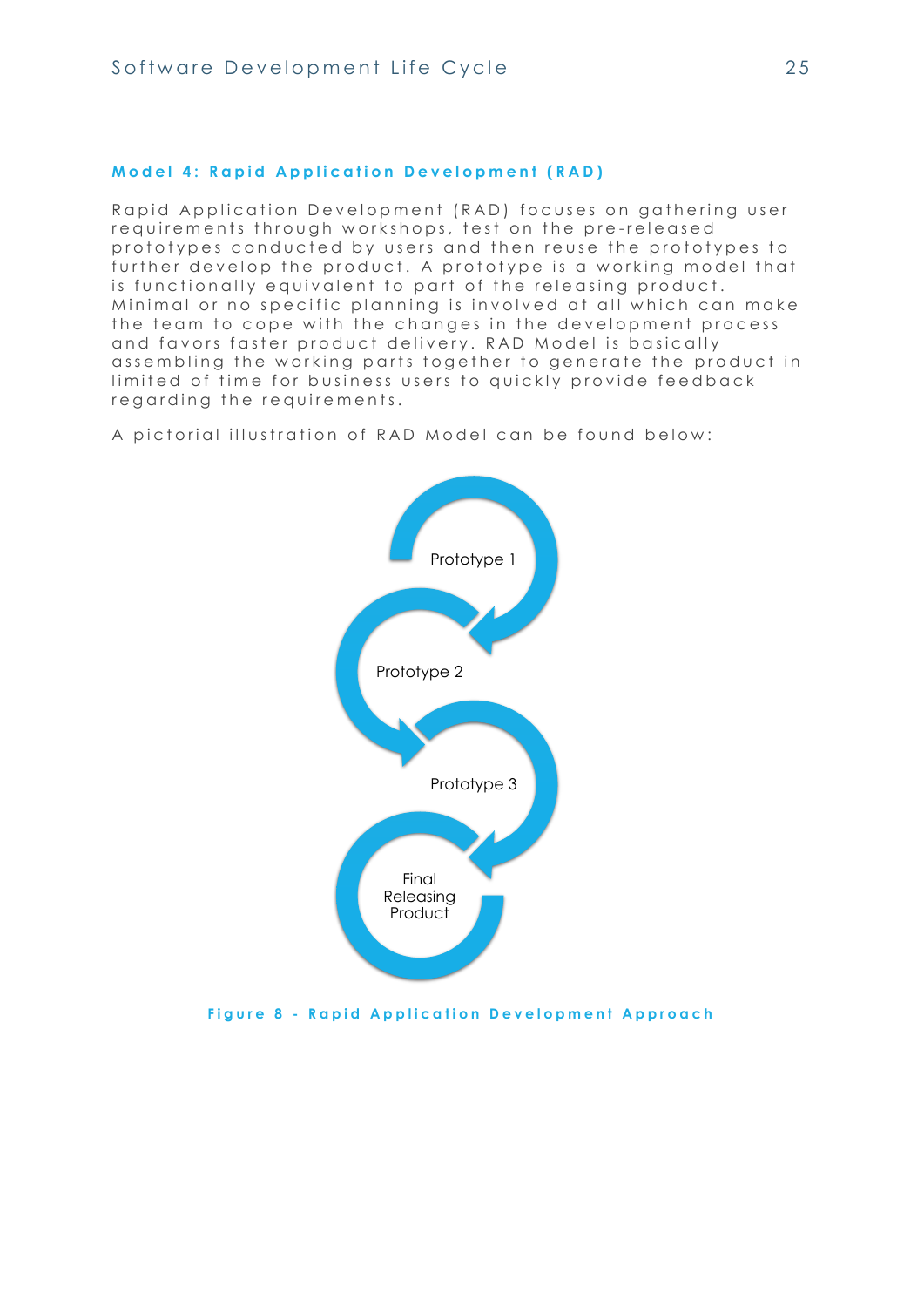## *5 P h a s e s o f R A D M o d e l*

#### **1 . B u s i n e s s M o d e l i n g**

The information flow and the information distribution are identified between different business channels. A Business Analysis Report is prepared to find out the essential information for the business such as how it can be acquired, how it can be processed and what are the elements driving the information flow and distribution.

## **2 . D a t a M o d e l i n g**

With the inputs of Business Modeling Phase, all the necessary information should have been identified. At Data Modeling Phase, the identified information is transformed to certain data sets or data objects which will be further evaluated and defined their relationships in relevance to the Business Model.

## **3 . P r o c e s s M o d e l i n g**

The defined data set passed from Data Modeling Phase will be further processed by adding business information flow to achieve the business objectives that are identified at Business Modeling Phase. Any changes or enhancements on the data sets will be done at Process Modeling Phase. Operation of create, retrieve, update or delete (CRUD) of a data object should be defined at this phase as well.

#### **4. Application Generation**

Automated tools will be used to convert all the Process Models into program code and pull them together as a prototype.

## **5 . T e s t i n g & T u r n o v e r**

The newly generated prototype will be independently tested at this phase without taking consideration of the functions that are implemented in other prototypes. However, the integration between prototypes should be tested thoroughly.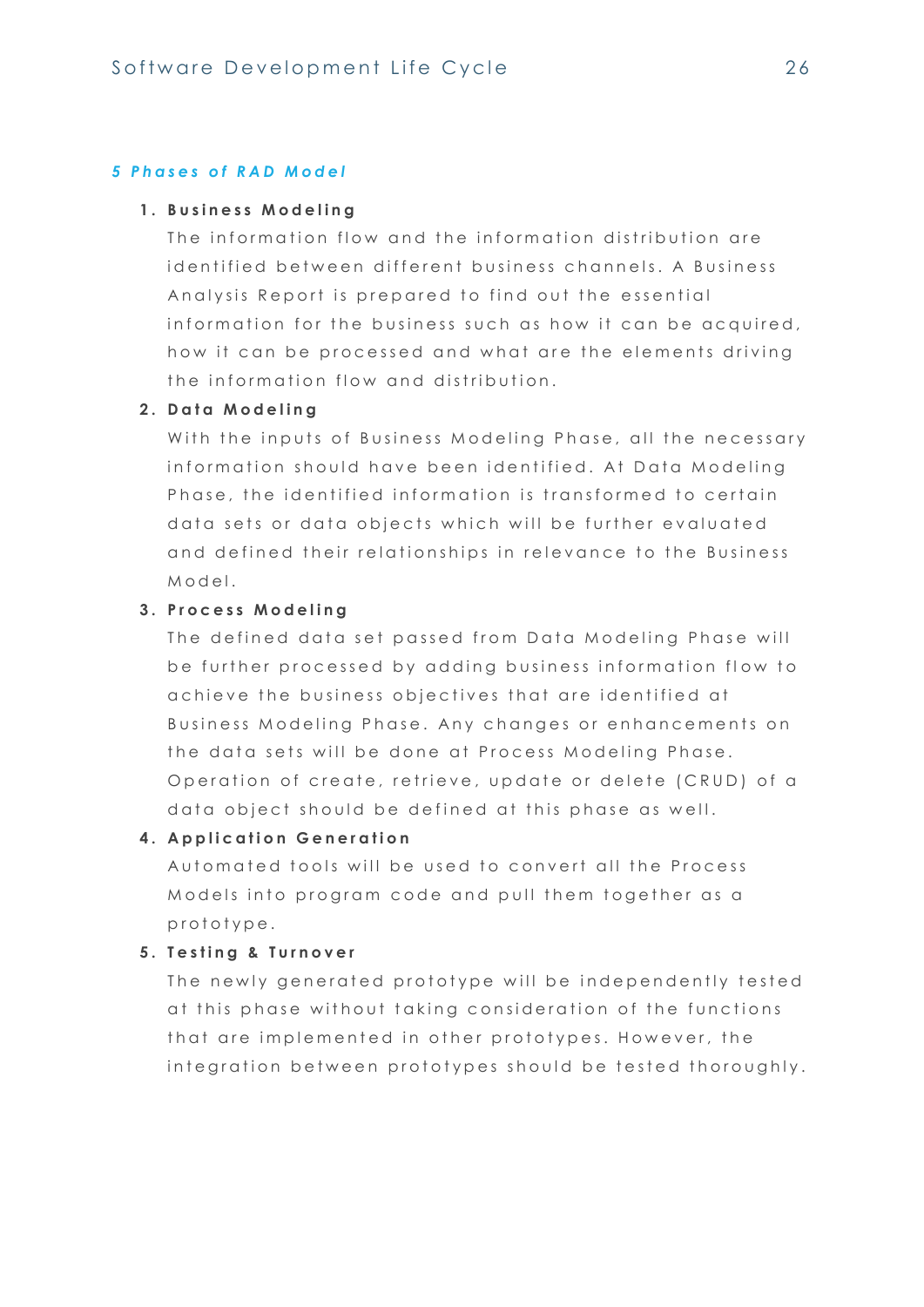A pictorial illustration of the inputs and outputs for each prototype is shown:



## **Figure 9 - Documentations for Rapid Application Development A p p r o a c h**

## *A p p l i c a t i o n o f m o d e l*

- $\bullet$  Business users tend to change their requirements from time to time due to the dynamic business environment
- $\bullet$  Software that is feasible to be modularized
- Software that is acceptable to be delivered part by part
- Designers who have the business knowledge and know the relationship between prototypes
- For companies that have enough budget to own automated code generator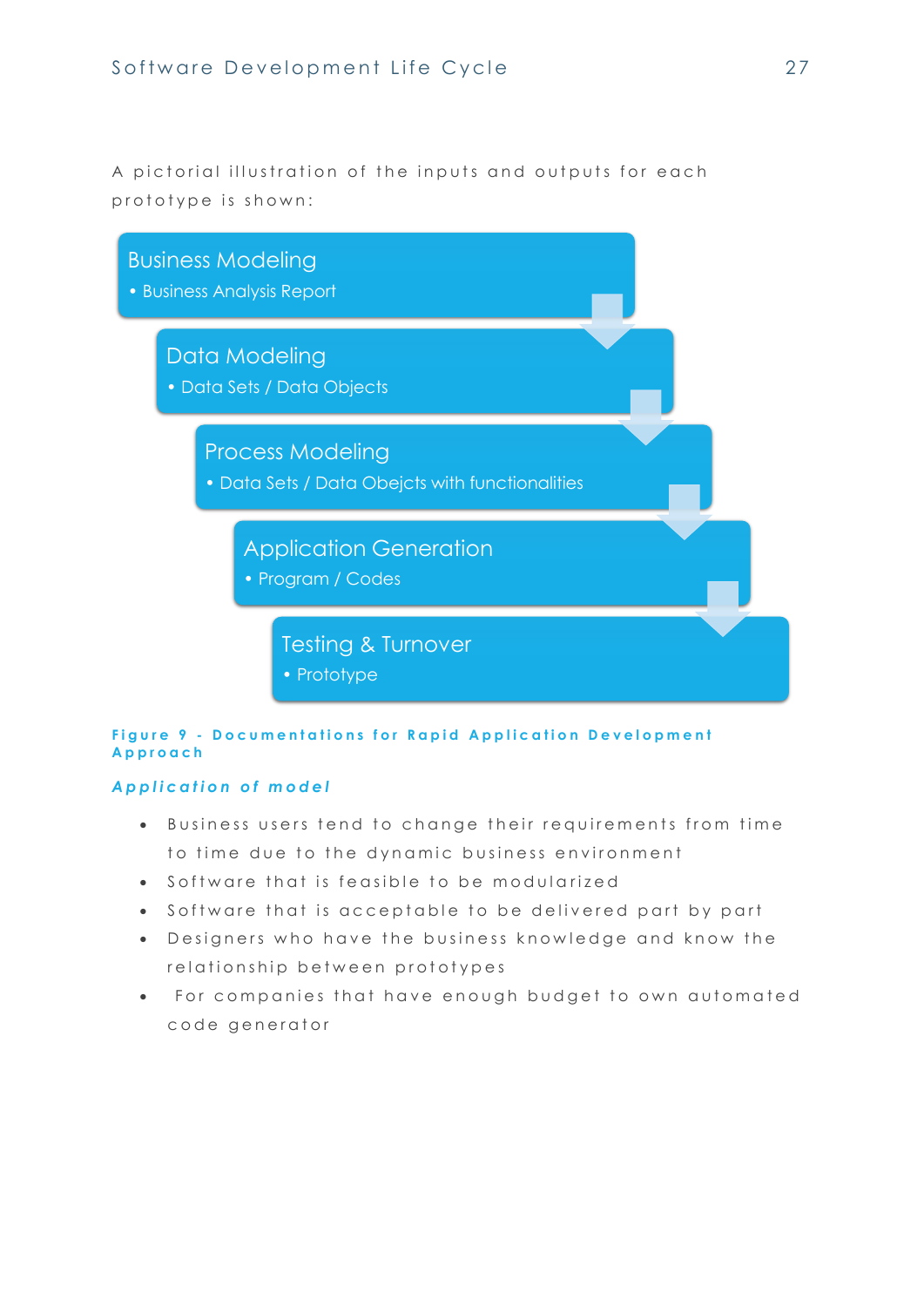## *A d v a n t a g e s a n d D i s a d v a n t a g e s*

## **A d v a n t a g e s**

- Can tolerate frequent requirement change
- $\bullet$  Measurable progress
- $\bullet$  High integration as it is designed to integrate with other prototypes at all time
- $\bullet$  More communication with business users which can be done after each prototype release
- **•** Preview and Review the product periodically
- $\bullet$  Less programmer dependent with automated code generator
- Shorter SDLC RAD time

## **D i s a d v a n t a g e s**

- Depending too much on the automated code generating t o o l s
- Could have performance or technically issues with automation
- Costly automation tools
- Required skillful designers who have the business knowledge and the technical skills
- $\bullet$  Limited to modularization available software
- Too much dependency on business users' feedback and they have to be involved at the whole SDLC RAD process
- **Requirements could be too dynamic**
- $\bullet$  Not much documentations
- $\bullet$  Highly depends on the Business Analysis Report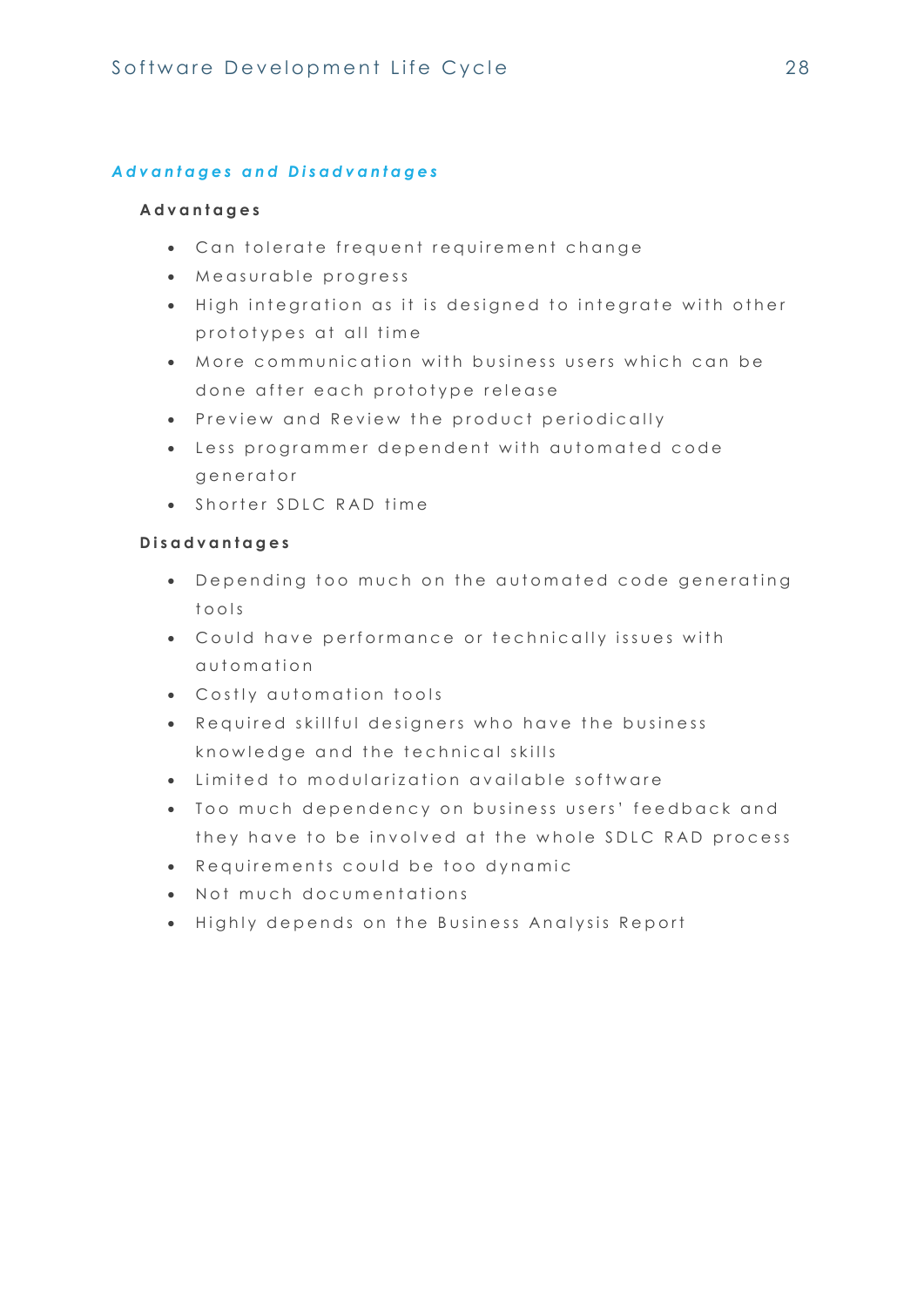## <span id="page-28-0"></span>**7 . C o m p a r i s o n S t u d i e s**

A total of two (2) cases which demonstrate the characteristics of the four (4) different models that have introduced above.

## <span id="page-28-1"></span>**Case 1: Quantity Surveying Application (Waterfall) vs Mobile A p p l i c a t i o n ( A g i l e )**

In this case study, two applications will be focused on - Quantity Surveying Application and Mobile Approval Application. Quantity Surveying Application will demonstrate with the waterfall approach while Mobile Approval Application will make use of Agile approach.

## **Background of Quantity Surveying Application (QS system)**

Quantity Surveyors are mainly responsible for preparina tender and contract documents, undertaking cost analysis, performing risk, value management and cost control. Thus, a helpful QS system should at least provide full features of tendering and cost control to assist the Quantity Surveyors on their daily tasks. In addition, the features that are provided have to be precise. Otherwise, even the system is equipped with lots of features are treated as useless.

#### *B a c k g r o u n d o f M o b i l e A p p r o v a l A p p l i c a t i o n ( A p p r o v a l a p p )*

Approvers are authorities with power to approve or reject on a task. It could be an application for Human Resource such as Annual Leave Approval App. It could also be an application for project team to digitally signing the documents. Thus, a mobile app which can offer functionalities for approving and rejecting tasks have already served the purpose. Topping up the mobile app with security, user-friendly user interface, instant n o tific ations will be some pluses.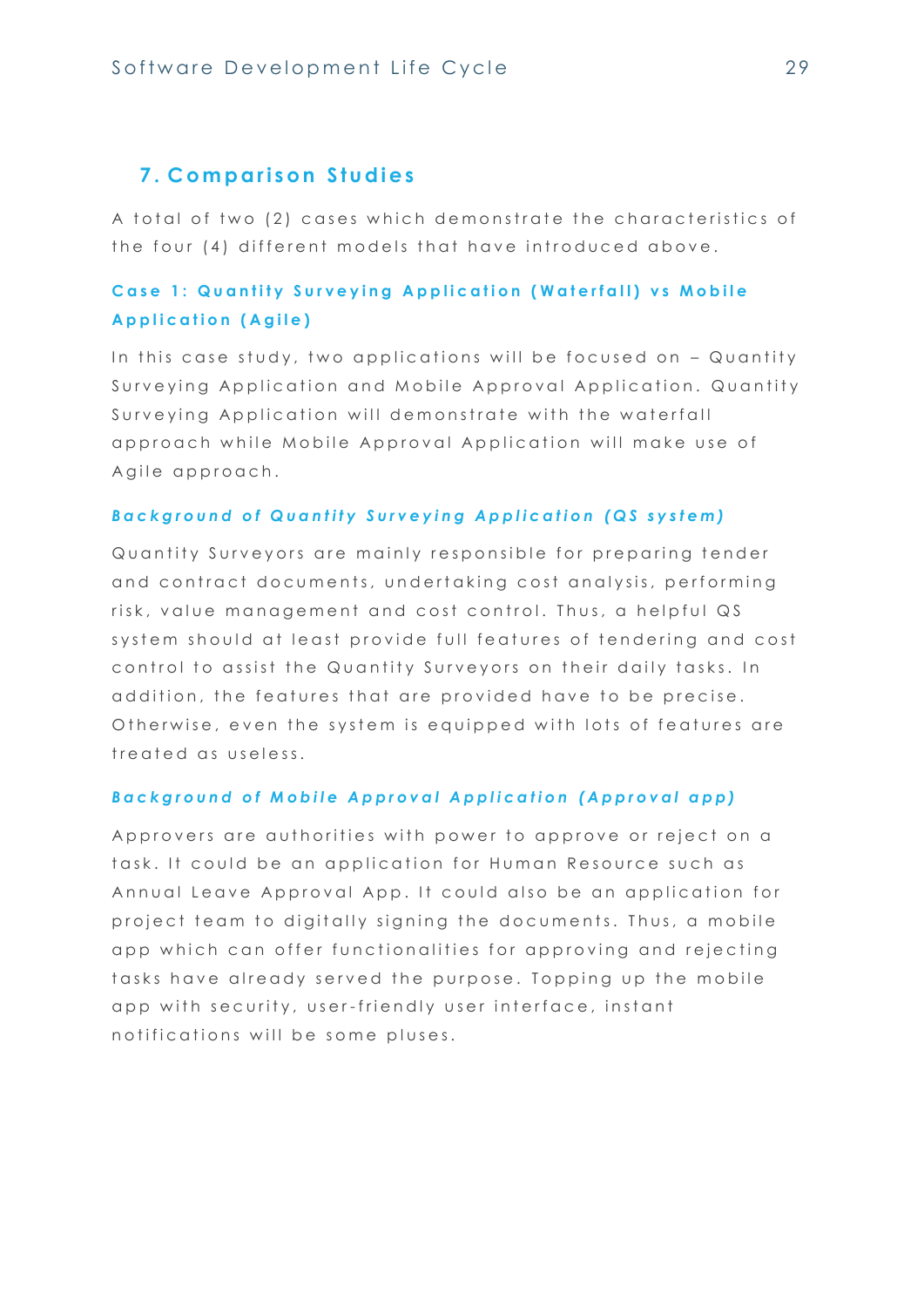#### *P r o j e c t V a r i a b l e s*

Before going into details, first looking at the project variables of the two applications. The diagram shown below gives us a brief understanding of what is negotiable for the two applications. Those triangles in blue are the fixed deliverables while the grey areas are the negotiable variables.



## Figure 10 - Project Variables for Waterfall Approach (left) & Agile **A p p r o a c h ( r i g h t )**

#### Waterfall Approach

*Features and Quality are some fixed deliverables for the waterfall* approach. In QS System, the full set of tendering functions should be provided as a workable system. Even only 5% of the functions are not implemented, the other 95% of the implemented functions are treated as useless work. Consequently, *Time* and *Cost* have a much big chance to be varied in order to fulfill the requirements of *Features* and Quality. It would be more appropriate to follow the six (6) phases of waterfall approach to ensure all features and quality to be delivered because the team cannot move forward to the next phase until the current phase is done. For example, the programmers cannot swap or skip to the next phase until they have finished all the implementations. Likewise, testers cannot proceed to deployment unless all the tests are passed. With w a t e r f all ap p roach, it can help ensuring QS System to provide full features at launch. Nevertheless, the application might not be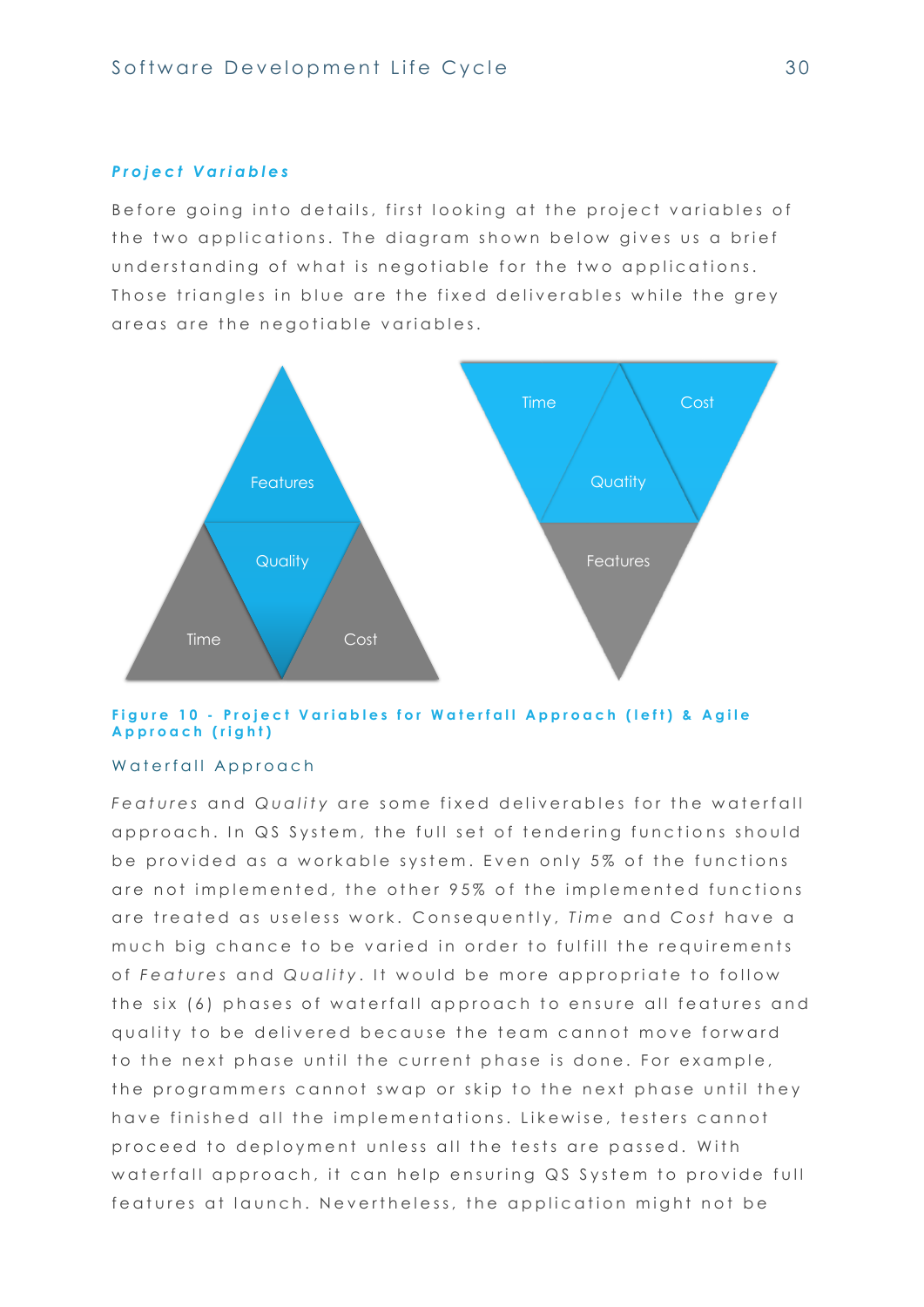able to be delivered at the schedule time or within budget if any of the phases postponed.

#### Agile Approach

In reverse, *Time* and *Cost* are the fixed deliverables for agile approach. The team is given a fixed time to implement the application with quality. The tradeoff will be the only left variable – *Features*. The most important feature of the Approval App is the approval function – be able to approve or reject the tasks. Other features are necessary but can be missed out for the application to work. Hence, in order to deliver on time with limited cost together with certain quality, giving up the number of features is the only choice.

#### Can we swap the approaches for the two applications?

Assume we swap the approaches for QS System to use Agile approach and Approval App to use Waterfall approach. To recap, Agile Approach targets to deliver the application in small builds and each build implements within a  $2 - 4$  weeks timebox. However, it is quite impossible to deliver a huge application like QS System by small builds as the subcontract tendering should be a completed workflow to be treated as useable. Even though programmers can rush for the coding, there is not enough time for the testers to fully examining the application which could lead to money loss. Besides, lacking detail documentations of the application implementation might not be able to fulfill the auditory standards and requirements especially for a monetary related application.

How about Approval App using Waterfall approach? To recap, Waterfall Approach requires to implement the application stepby-step without any parallel work or partial work. That means, " must-do", "should-do" and "could-do" tasks are implemented all together before the delivery. Not only it would prolong the application rollout time but increase the risk for a dynamic application. By the time of delivery, some of the features might no longer necessary or the design might not be the best fit due to the user requirements have changed after previewing the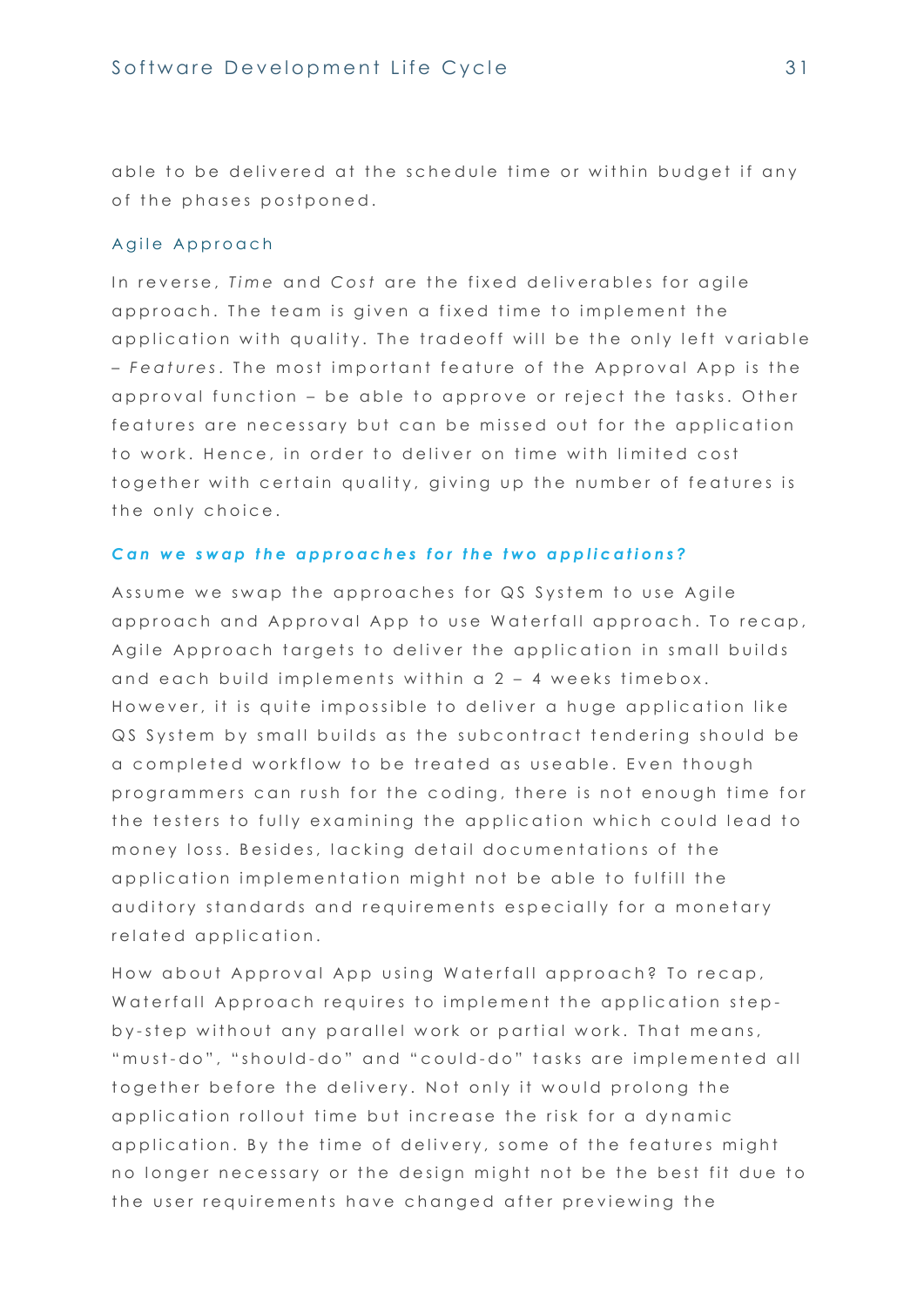# Software Development Life Cycle 32

product. Thus, the time that are used for planning, implementing and testing could end up to be wasted and the "high-quality" features are treated as useless.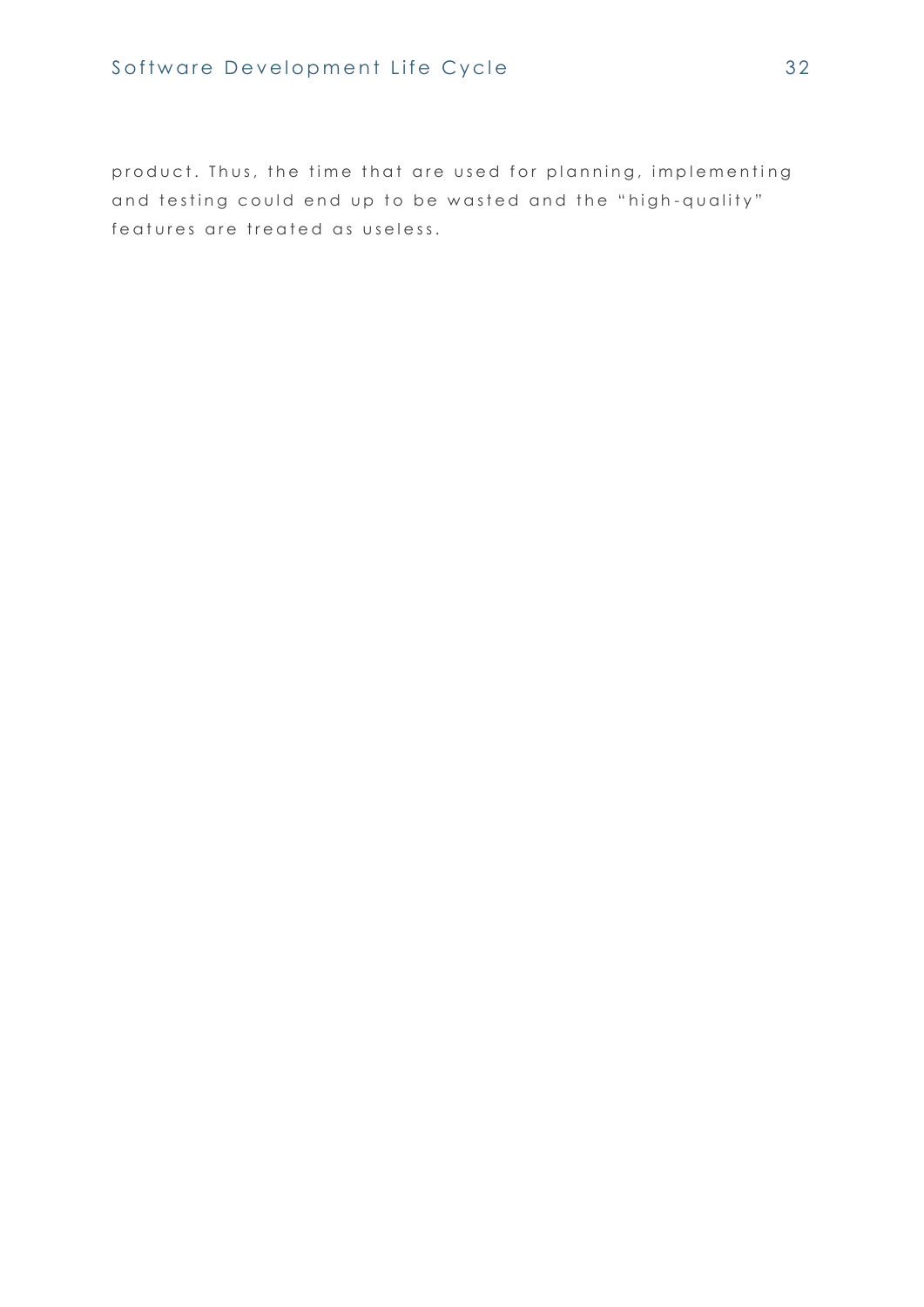## <span id="page-32-0"></span>**Case 2: Website Development (RAD) vs Enterprise Financial Application (Iterative)**

This case study will drill into the SDLC of another two applications – Ecommerce Website and Enterprise Financial Application. RAD approach will be chosen to implement the Ecommerce Website and Enterprise Financial Application will make use of Iterative a p p r o a c h .

## *B a c k g r o u n d o f E c o m m e r c e W e b s i t e*

The ecommerce website provides a channel for the buyers to get the basic product information such available colors, sizes, price, etc. Besides, it is an excellent portal for the sellers to put as much product details as they can and to advertise to the buyers who are interested to their product. On the other hand, buyers can spend as much time as they can to go through all the specifications of the product and they can make up their decision to get the product anytime 24/7.

#### **Background of Enterprise Financial Application**

An Enterprise Financial Application is a combination of Account Payable, Account Receivable, General Ledger, etc. which helps finance department to record all the monetary transactions of a company and lower the risks associated with human errors. With all the transactions, not only it assists the management team to analyze the productive gains but also monitors the performance of the company. Hence, the fundamental principles of an enterprise financial application have to be precise and reliable.

#### *P r o j e c t V a r i a b l e s*

Let's check out the project variables of the two applications before going further. The diagram shown below gives us a brief idea of what is negotiable for the two applications. Those triangles in blue are the fixed deliverables while the grey areas are the negotiable variables.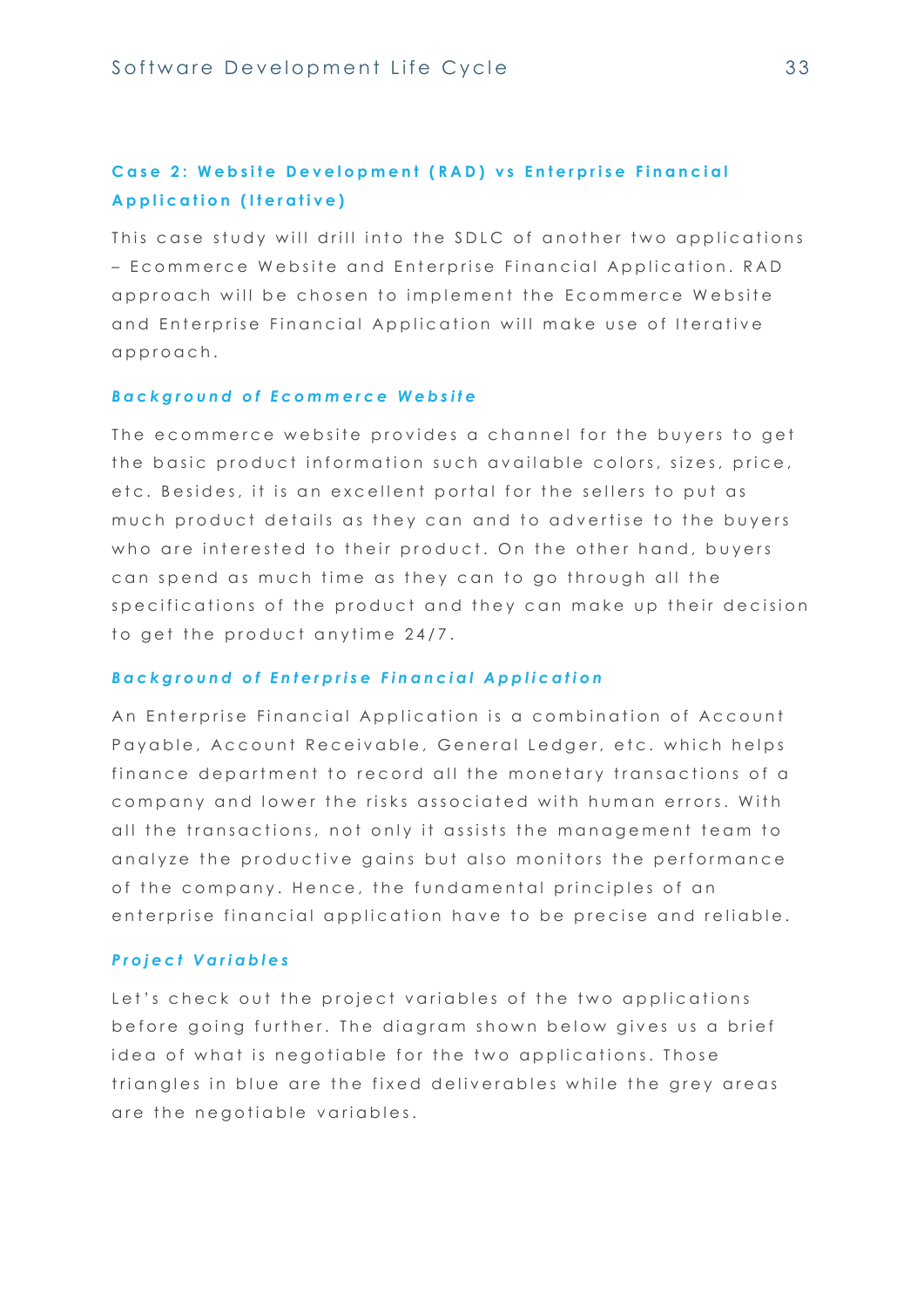

**Figure 11 - Project Variables for RAD Approach (left) & Iterative A p p r o a c h ( r i g h t )**

## Rapid Application Development (RAD)

*Time* and *Cost* are the fixed deliverables in RAD approach. It best fits for the applications or software that have to be released while the need for it is hot and be there when a market is for it. Users can tolerate if there are not many choices in the market and they are willing to wait for the fixings and enhancements of the application. As a result, Quality and Features are negotiable.

Hence, the first prototype of the ecommerce website can simply just provide a platform that can present all the product information and the second prototype can offer a channel for the buyers to make order. The design of the user interface of website doesn't have to look extraordinary beautiful in the start-up prototypes. After being tested by the pilot buyers for a certain period of time and gathered most of the functionalities and enhancements from multiple prototypes, user interface and user friendliness can be enhanced in the last phase and deliver as a stable and mature application when there are more competitors in the market.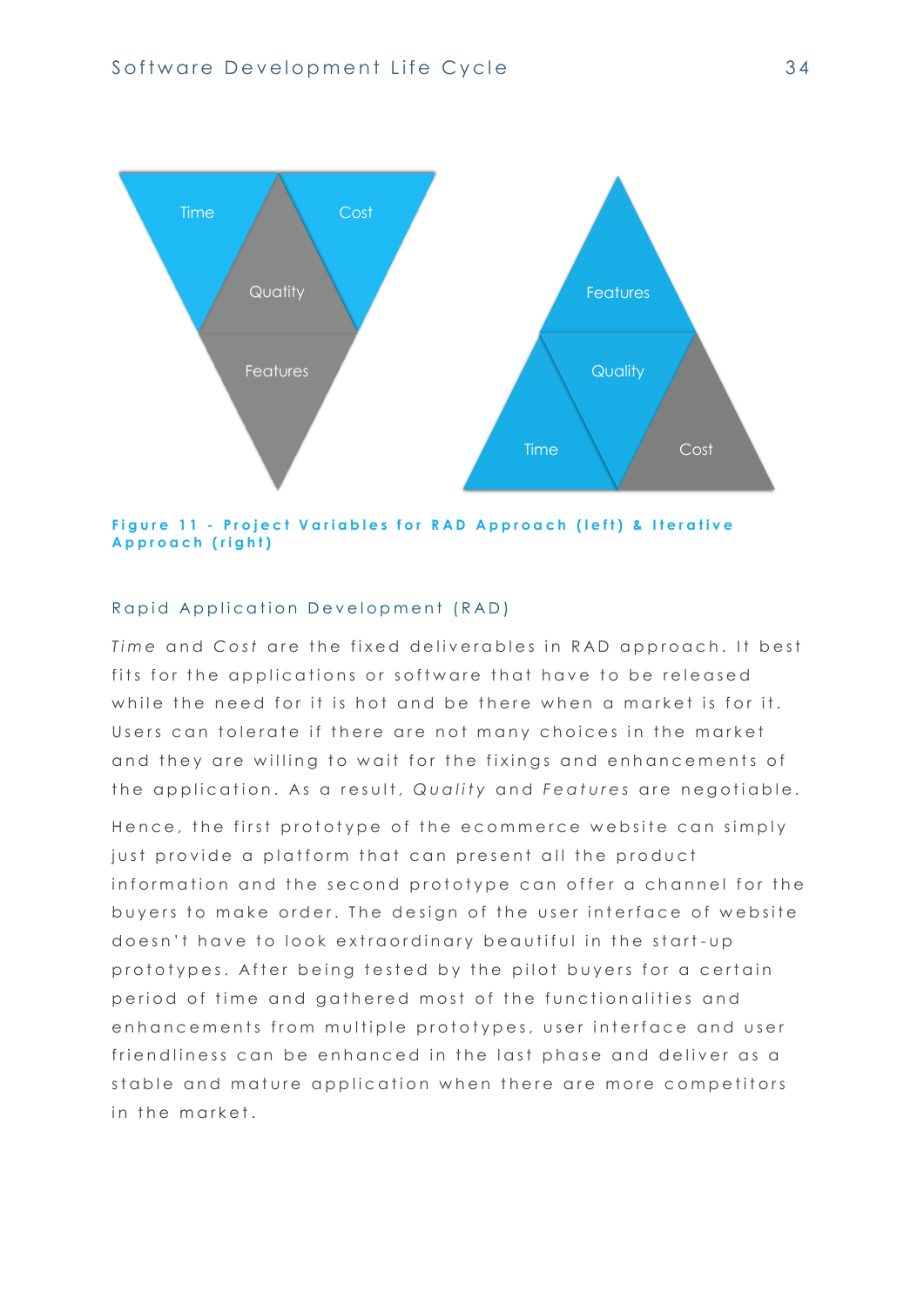#### Iterative Approach

To implement a huge application like that, it is very important to have detailed requirement specification to state clearly what features have to be included before implementation starts. Furthermore, enterprise financial application has to be exanimated completely before delivering to ensure the preciseness and reliability. Thus, Feature and Quality are the fixed deliverables which has no flexibility at all. To fulfill Feature and *Quality, logically Time and Cost should be adjusted accordingly* to satisfy such requirement. The six (6) phases of Iterative approach should be followed closely to safeguard the correctness of the implementation. Since the application can be modularized (*i.e. account payable is a module and account receivable is* another module), it means that more than one team can go through the six phases for each module and seal the module while another team is working on some other modules. Not only it can help simplify the implementation complexity of a huge application, parallel implementation can be done in different teams to fulfill the fixed *Time* deliverable. It can also give a clear milestone for the team to go back and forth when debugging the application or across the modules so that no need to drill down to the ground whenever there is an issue found.

#### *Can we swap the approaches for the two applications?*

Let's say, the enterprise financial application is being developed in a short period without much testing and release the prototype for use. First, it is not feasible at all for an enterprise financial application to adopt RAD approach simply because it is not acceptable for anyone to give up *Quality* by risking the monetary transactions without testing the application out thoroughly. Furthermore, it is quite impossible for the development team to implement such a huge application or even just one of the module within the limited *Time*. In addition, *Features* are not s a crificial that an enterprise finance application is not useable if there is only account payable but no account receivable. Likewise, lacking documentation for a huge monetary application cannot fulfill the auditory standards as well.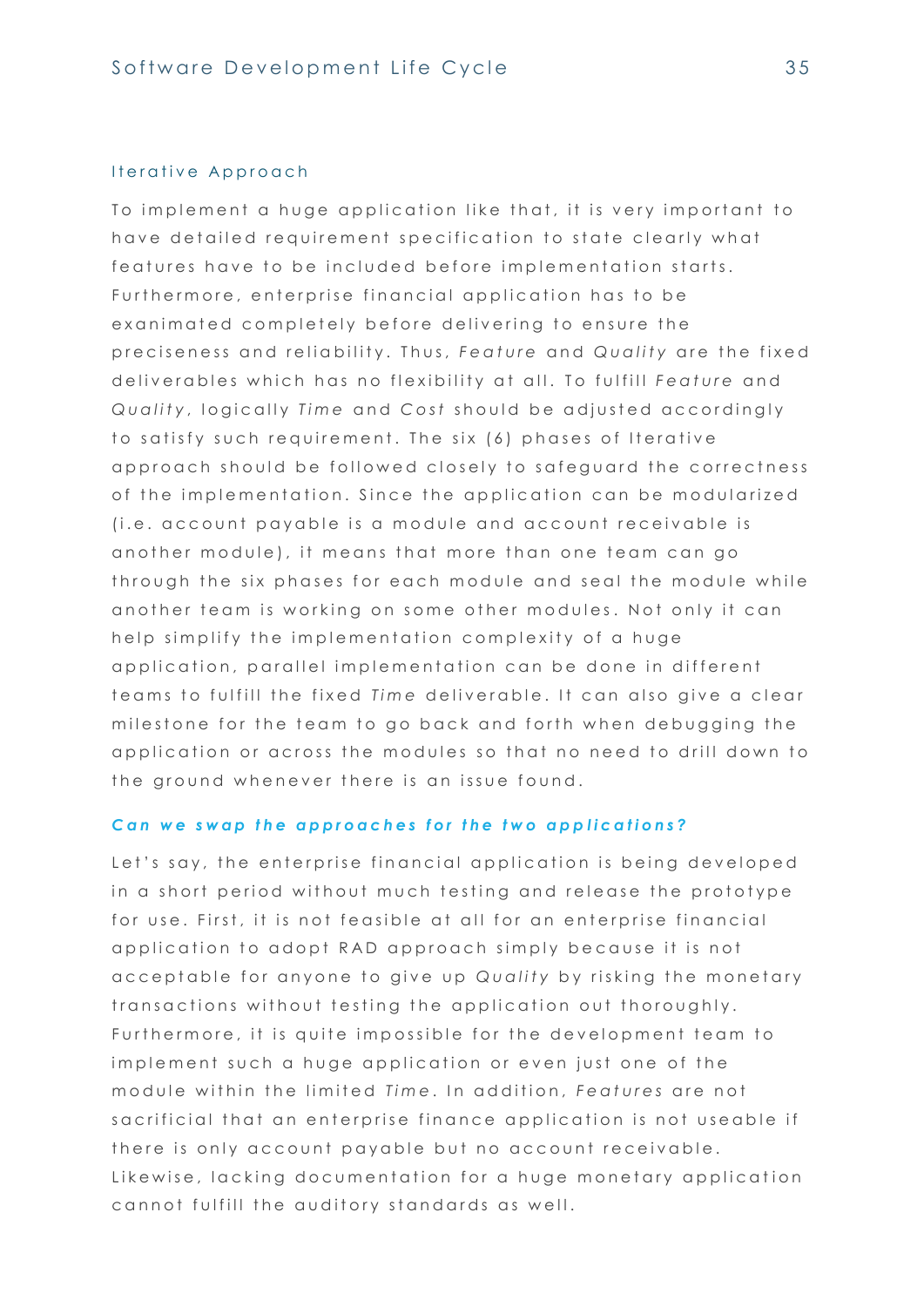What about adopting Iterative approach in e-commerce website? Features should be set at the early stage which might still be an unknown to the team as there is not much information in the market. All the implemented functions are fully tested and in high *Quality* which is always considered as a good gesture if the resource is sufficient. However, very likely the implemented functions are considered as not necessary after being put into the market which would have wasted much of the time and resources on something that is uncertain. From the shareholders' point of view, uncertainty tends to be risky and non-profitable which leads to low budget application implementation. Situation can only get better when the market share in the industry gets higher. Shareholders can evaluate the performance and revise or adjust the *Cost* from time to time. Unfortunately, iterative approach can only provide flexibility to adjust Cost but do not have the luxury to negotiate for *Features*, Quality or Time. Thus, for e-commerce website implementation, the project can still come to the end as a usable product. However, it cannot help the business to generate the most value with the lowest Cost when the project is achievable to do so. In short, using iterative approach in ecommerce website implementation is wasting the business resources and cannot maximize the value that the project can generate.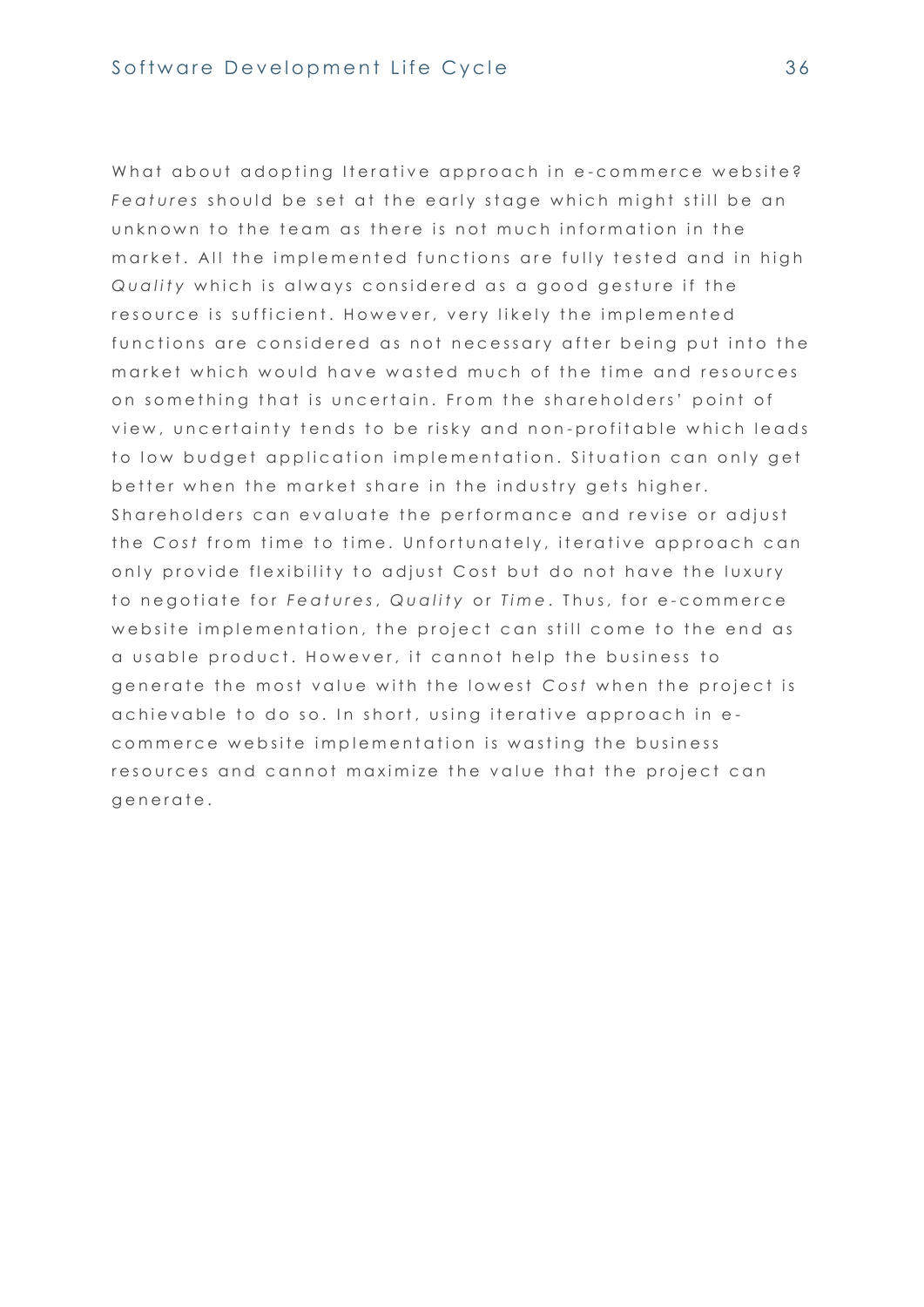#### Can we swap Iterative with Waterfall, RAD with Agile?

If it is not workable for QS System to go with Agile approach, what about a similar approach like Iterative? Like Waterfall approach, Features and Quality are fixed deliverables in Iterative approach. They can help to ensure all the necessary parts to be included in the application and are in good shape without many buggy problems. Iterative approach also spends reasonable amount of time on documenting the application which helps to fulfill the auditory standards for monetary systems. The only difference is that Waterfall approach does not modularize the project from design stage to testing stage but limited to the implementation stage. Nevertheless, it wouldn't be a complicated task to expand the modularization further and there shouldn't be any critical side effects caused by the modularization. In reverse, it would even benefit the project by spotting out the issues at the early stage and prevent bringing the problems along with the project to run into another iteration. Additionally, multiple teams can take part in the different iterations to speed up the development cycle.

What about Enterprise Finance Application go with Waterfall approach instead of Iterative? Since Iterative approach is an enhanced Waterfall approach, it would not be surprised that it is applicable to the Enterprise Finance Application. The main different would be as stated above, the modularization will shrink from spanning from design stage to testing state back to limited to implementation stage. The means a full design should be finalized before getting into the implementation stage. The development of account payable, account receivable should all be done before starting the testing stage. Such approach should have no side effect to the ultimate product as *Features* and *Quality* are reminded fixed but it would use up more *Time* and *Cost* than adopting Iterative approach due to extensive design and testing will be involved.

Can Approval app get along with RAD then? Likewise, RAD shares the similarities of Agile which both have *Time* and Cost as fixed deliverables. Yet, RAD has a more flexible perspective on *Quality*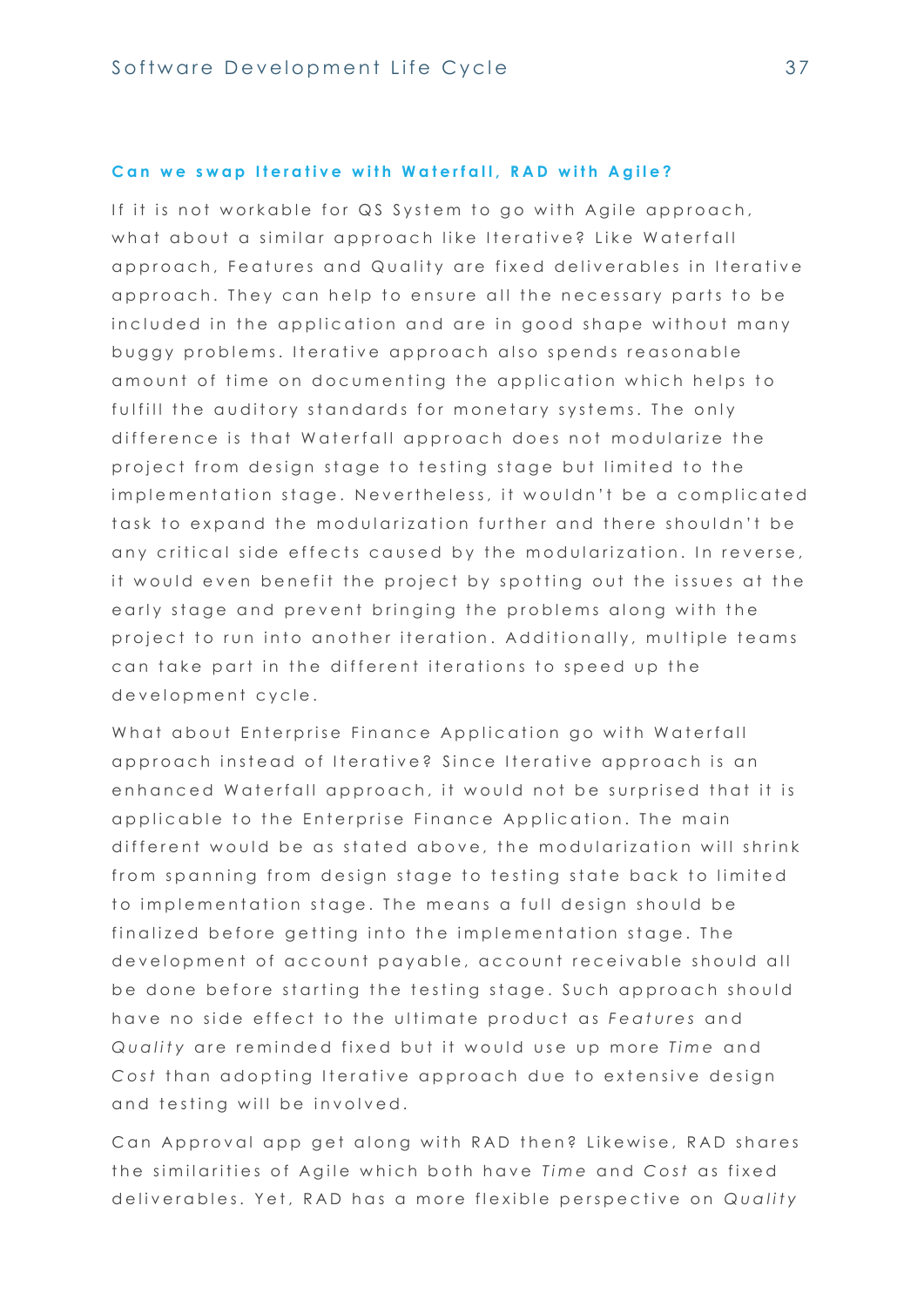as RAD deliver the product at the beginning stage as prototype rather than an officially tested product. Thus, it might cause some hiccups at the launch such as not able to do a simple task like approving a payment which might disappoint the users. Therefore, it is suggested that the beginning stage should get only a small group of pilot users who are in good relationship with the development team. Not only the users can report the problems promptly and directly, the level of tolerance would be higher whenever they hit on any issues.

Can E-commerce Website Implementation ao with Aaile approach? Supposing Agile approach can deliver a higher standard product than RAD given that Quality is one of the fixed deliverables. Thus, the website is implemented with more testing than RAD. As a tradeoff, less features will be provided given that the fixed Time cannot be extended and part of it has been used for extensive testing. Although Agile is one of the speedy approach that can deliver the website to come with some nice and functional pages with detail product information, it does not provide any channel for the buyers to place order. Thus, the market share cannot be as wide as expected due to lack of some core e-commerce features and the shareholders might be still not willing to invest more for the website or application.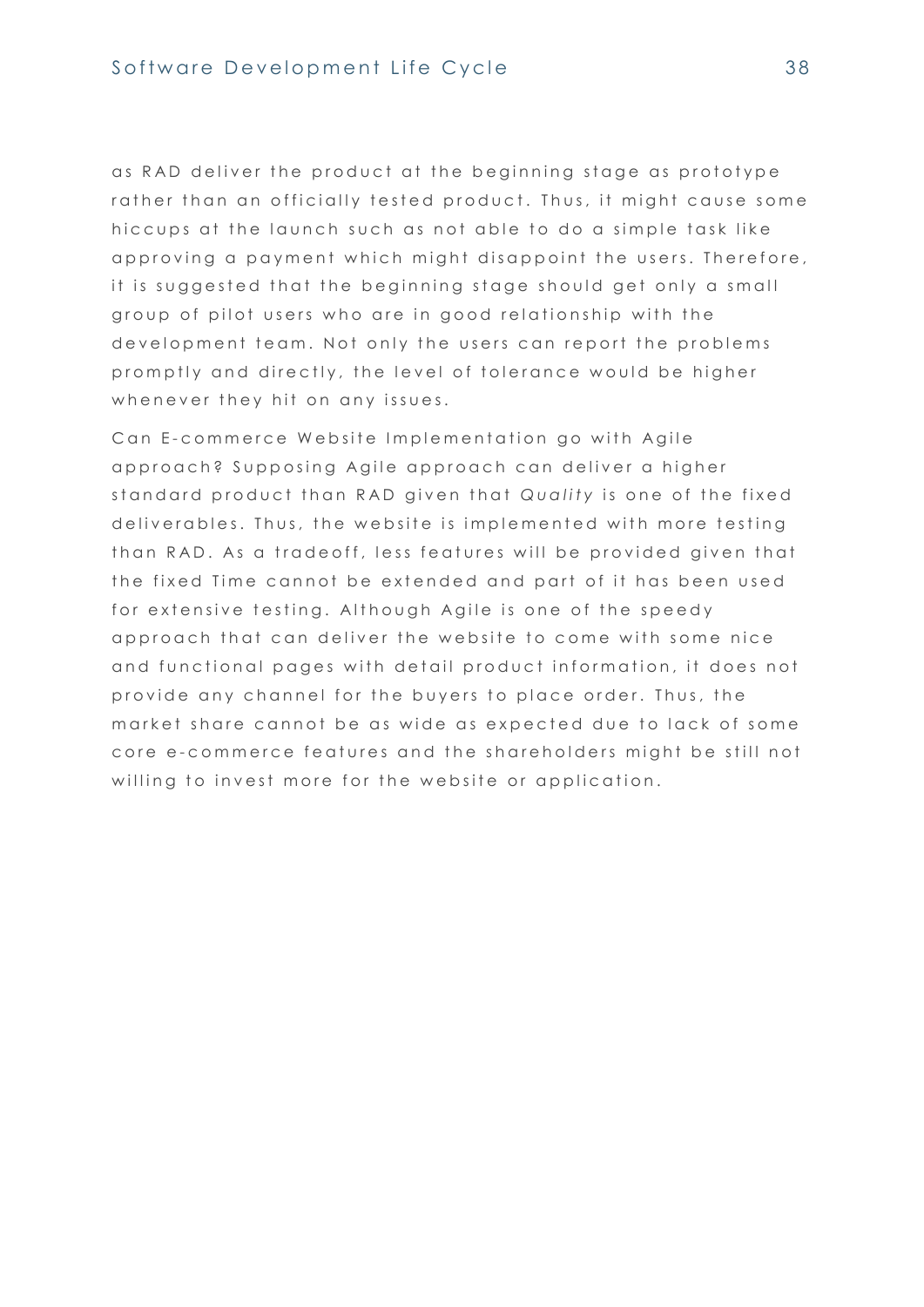# <span id="page-38-0"></span>**8 . S u m m a r y**

## <span id="page-38-1"></span>**Deliverables of SDLC**

|                 | Waterfall    | <b>Iterative</b> | <b>Agile</b>      | <b>RAD</b>   |
|-----------------|--------------|------------------|-------------------|--------------|
| <b>Features</b> | <b>Fixed</b> | <b>Fixed</b>     | <b>Negotiable</b> | Negotiable   |
| Quality         | <b>Fixed</b> | <b>Fixed</b>     | <b>Fixed</b>      | Negotiable   |
| Cost            | Negotiable   | Negotiable       | <b>Fixed</b>      | <b>Fixed</b> |
| <b>Time</b>     | Negotiable   | <b>Fixed</b>     | <b>Fixed</b>      | Fixed        |

## <span id="page-38-2"></span>**Phases of SDLC**

|                 | Waterfall        | <b>Iterative</b> | <b>Agile</b>   | <b>RAD</b>     |
|-----------------|------------------|------------------|----------------|----------------|
| Plan            | Important        | Important        | Less Important | Less Important |
| <b>Design</b>   | <b>Important</b> | Important        | Less Important | Less Important |
| <b>Develop</b>  | Less Important   | Less Important   | Important      | Important      |
| <b>Test</b>     | Important        | Important        | Less Important | Less Important |
| <b>Deploy</b>   | Important        | Important        | Important      | Important      |
| <b>Maintain</b> | <b>Important</b> | Important        | Less Important | Less Important |

## <span id="page-38-3"></span>Guideline to choose SDLC for Projects

|                         | Waterfall    | <b>Iterative</b> | <b>Agile</b>        | <b>RAD</b>   |
|-------------------------|--------------|------------------|---------------------|--------------|
| <b>Monetary Project</b> | Suitable     | Suitable         | <b>Not Suitable</b> | Not Suitable |
| <b>Incremental</b>      | Not Suitable | Suitable         | Suitable            | Suitable,    |
| Project                 |              |                  |                     |              |
| <b>High User</b>        | Not Suitable | Suitable         | Suitable            | Suitable     |
| Involvement             |              |                  |                     |              |
| Project                 |              |                  |                     |              |
| <b>Trial Project</b>    | Not Suitable | Not Suitable     | Suitable            | Suitable     |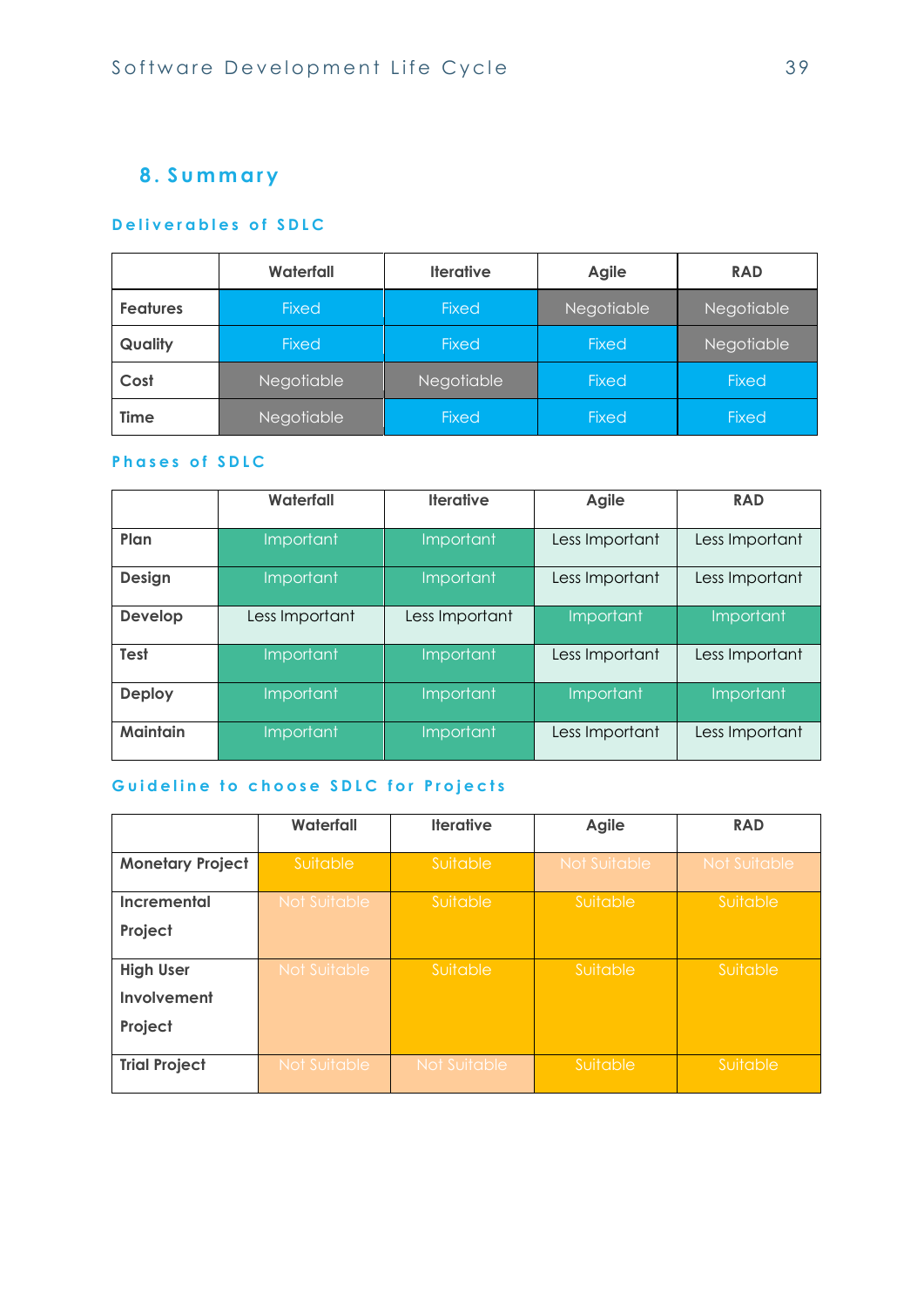# <span id="page-39-0"></span>**9.** Meeting Minutes

# <span id="page-39-1"></span>Meeting Minutes of 23<sup>rd</sup> September, 2016

| Date            | 23 <sup>rd</sup> September, 2016                                                                                                                                      |
|-----------------|-----------------------------------------------------------------------------------------------------------------------------------------------------------------------|
| Time            | $13:45 - 14:05$                                                                                                                                                       |
| Place           | Room 3512                                                                                                                                                             |
| Present         | Dr. David Rossiter<br>Yan Ting Tiky Wong                                                                                                                              |
| Discussion      | • Confirm the scope and objectives of the project<br>Set schedule for each section of the project<br>$\bullet$                                                        |
| Follow up       | Drafted report will be attached in the email and sent<br>to Dr. David Rossiter to update the progress before<br>the next meeting<br>Proposed date: 16th October, 2016 |
| Next<br>Meeting | 29th October, 2016<br>16:45<br>Room 3512<br>Cancelled<br>21 <sup>st</sup> November, 2016<br>08:15<br>Coffee Shop (Lift 25-26, Ground Floor)                           |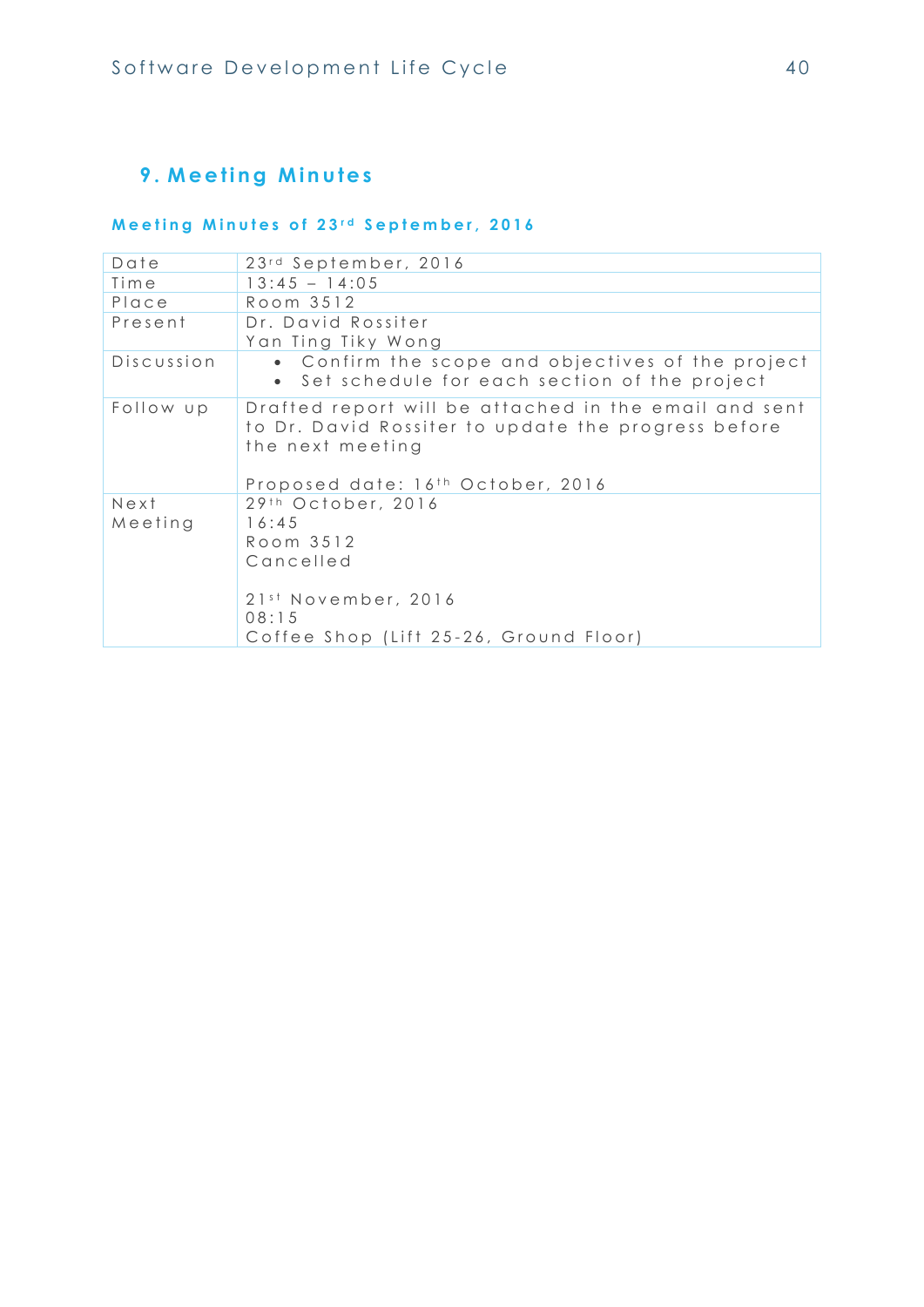| Date            | 21 <sup>st</sup> November, 2016                                                                                                                                                                                                                                            |
|-----------------|----------------------------------------------------------------------------------------------------------------------------------------------------------------------------------------------------------------------------------------------------------------------------|
| Time            | $08:15 - 08:45$                                                                                                                                                                                                                                                            |
| Place           | Coffee Shop (Lift 25-26, Ground Floor)                                                                                                                                                                                                                                     |
| Present         | Dr. David Rossiter<br>Yan Ting Tiky Wong                                                                                                                                                                                                                                   |
| Discussion      | • To check on the progress of the project<br>• To confirm if more roles should be added and<br>explain further<br>• To discuss if the case studies are on track<br>• To come up with what should be included in the<br>$s$ u m m ary<br>• To schedule for the next meeting |
| Follow up       | Finish up the case studies, summary and roles<br>sections                                                                                                                                                                                                                  |
| Next<br>Meeting | 1 <sup>st</sup> December, 2016<br>08:15<br>Coffee Shop (Lift 25-26, Ground Floor)                                                                                                                                                                                          |

## <span id="page-40-0"></span>**Meeting Minutes of 21st November, 2016**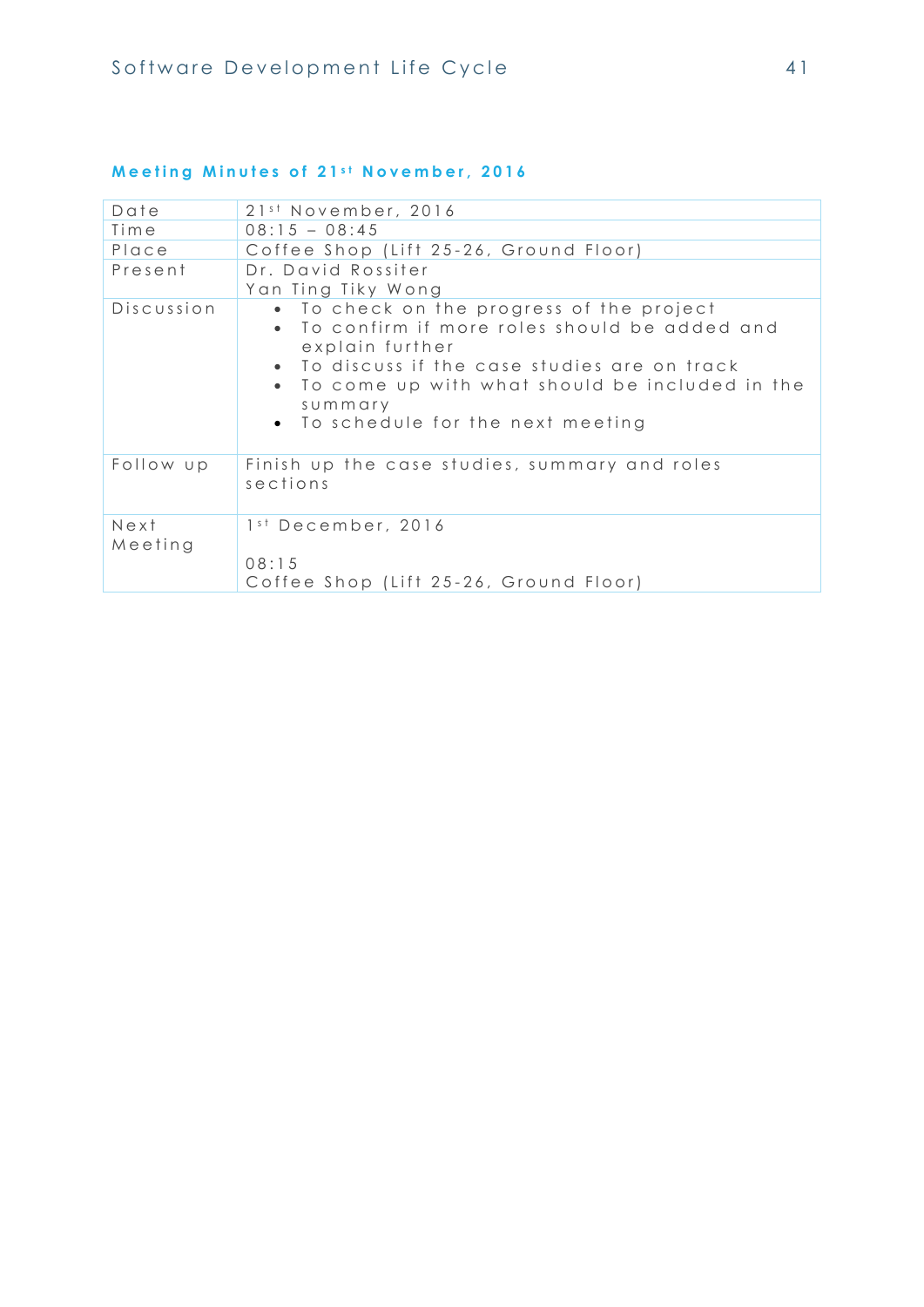| Date            | 1 <sup>st</sup> December, 2016                                                                             |
|-----------------|------------------------------------------------------------------------------------------------------------|
| Time            | $08:15 - 08:45$                                                                                            |
| Place           | Coffee Shop (Lift 25-26, Ground Floor)                                                                     |
| Present         | Dr. David Rossiter<br>Yan Ting Tiky Wong                                                                   |
| Discussion      | • To check on the progress of the project<br>• To review the summary<br>• To schedule for the next meeting |
| Follow up       | Refine the summary, figures and roles sections                                                             |
| Next<br>Meeting | 10 <sup>th</sup> December, 2016<br>08:15<br>Coffee Shop (Lift 25-26, Ground Floor)                         |

## <span id="page-41-0"></span>**Meeting Minutes of 1st December, 2016**